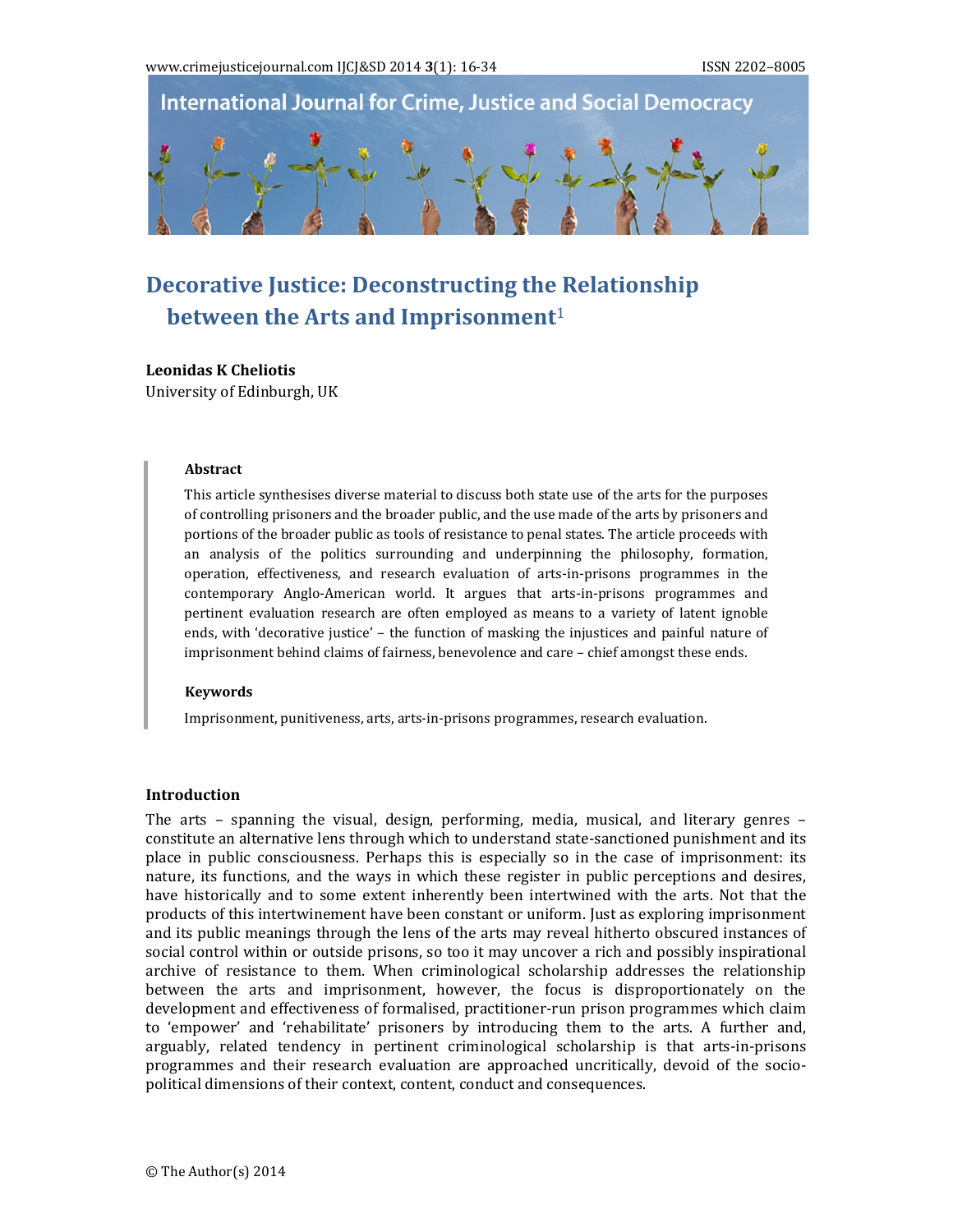With a view to helping stretch the scope of criminological literature beyond prison arts programming as such, the present article begins by offering a synthesis of material from a diverse range of disciplines and sources to discuss both state use of the arts for the purposes of controlling prisoners and the broader public, and the use made of the arts by prisoners and portions of the broader public as tools of resistance to penal states. Building partly on general conclusions drawn from the foregoing, the article proceeds with an analysis of the politics surrounding and underpinning the philosophy, formation, operation, effectiveness, and research evaluation of arts-in-prisons programmes in the contemporary Anglo-American world. It argues that, whilst arts-in-prisons programmes and pertinent evaluation research may perform truly positive roles, they are often employed as means to a variety of latent ignoble ends. Chief amongst these ends is what may be termed 'decorative justice'; that is, the function of masking the injustices and painful nature of imprisonment behind claims of fairness, benevolence and care. 

# **Arts in and about prisons as social control**

One may begin dissecting the relationship between the arts and imprisonment by adopting an 'objectivist' or 'structuralist' viewpoint and looking 'from the outside' at the various ways in which the state and its officials have used the arts inside prisons to ensure and enhance the cruelty and harshness of the experience of imprisonment, materially as well as symbolically. A few examples follow. The radial architectural design of Pentonville Prison in London, which was replicated around Europe in the latter half of the nineteenth century, secured the total isolation of prisoners from one another. Such prison edifices, moreover, continued to be designed and built in the twentieth century despite statistics that demonstrated higher rates of mental illness and suicide amongst isolated prisoners (O'Brien, 1998: 180-181; see also Jewkes, 2012). Prisoner vocals were harnessed in Nazi concentration camps, where inmates were made to mock their grim reality by singing about cheerful, carefree themes (Gilbert, 2005: 117). In the US today, there has been a revival of the iconic nineteenth-century black-and-white-striped design of prison clothing in order to shame and further stigmatise prisoners (Ash, 2010: 155). And in Guantánamo Bay, rock music has been played at excruciating volumes for hours on end in order to torture detainees (see further Stafford Smith, 2008).<sup>2</sup>

Still within an 'objectivist' or 'structuralist' framework, one may explore the ways in which the arts may be wielded to manage public understandings and feelings about prisoners, prisons and the overarching socio-political order. For instance, in good part as a deliberate attempt to inspire awe amongst the public, prisons have often been located in the very centre of urban public space (Geltner, 2008a: 32), their exterior incorporating clear symbols of austerity and discipline (Smith, 2008: 70). With the aim of inciting or boosting national pride, prisons in the United States and Canada in the early twentieth century were depicted on postcards alongside other important civic buildings and monuments such as universities and court houses (Miron, 2011: 166–168). In nineteenth-century America, using terms and tropes that were partly drawn from the popular literature of the age, the manifestos and pamphlets of prison reform frequently demonised prisoners and glorified state punishment, 'doing the work of representation and transmission that had once been performed by the spectacle of the scaffold' (Smith, 2009: 18). And today's mass media on both sides of the Atlantic tend to instil or inflame crime fear and punitiveness amongst the public by overstating the problem of crime, levelling heavy criticism against the administration of prisons for their purported laxity, and issuing urgent calls for ever-greater reliance on strict imprisonment, thereby helping to divert attention from real, socio-economic insecurities that are the outcome of state policies (see further Cheliotis, 2010a; also Alber, 2007; Carrabine, 2012; Kearon, 2012).

Equally, however, the arts may be employed to hide the imposition of repression and human suffering in prisons behind pretensions of humanistic care, from literary representations of the prison as a site of benevolence for wretched creatures (Smith, 2009) to even staging and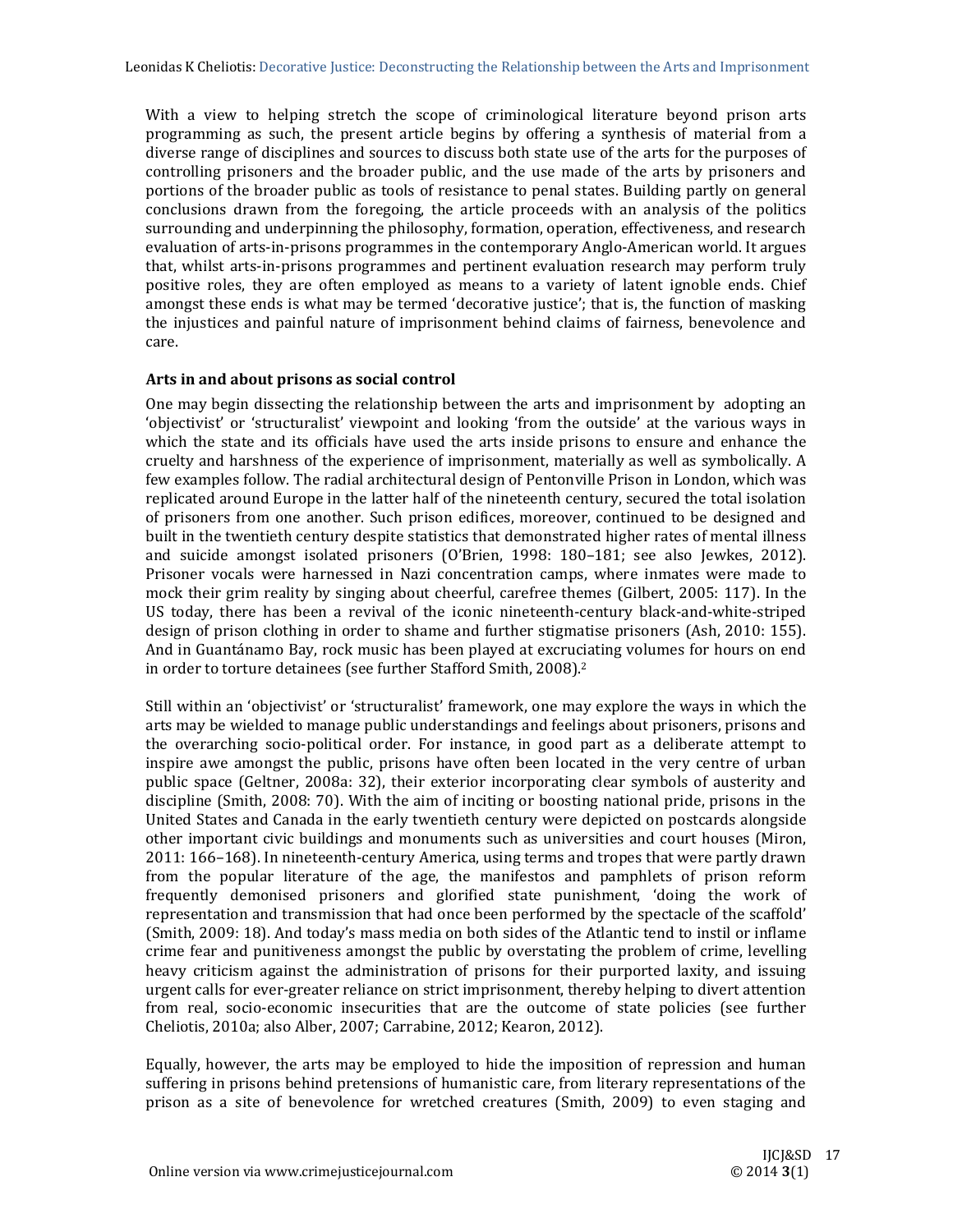mediating the promotion of arts activities amongst prisoners. Perhaps the most extreme example of the latter is the use made by the Nazis of the concentration camp of Theresienstadt outside Prague. Prisoners in Theresienstadt were initially allowed and later actively encouraged to develop a rich cultural life, spanning, amongst other channels, concerts, theatre performances, and painting classes. But this was only with the aim of creating a showpiece by which to appease the concerns of the outside world about the treatment of the Jews and to advertise Nazism. Notoriously, in 1944 a group of Red Cross inspectors were manipulated into believing that Theresienstadt was a benign place, whilst their visit was captured on camera and incorporated into a propaganda film released later in that year under the title *The Führer Gives the Jews a City* (Moreno, 2006; see further Peschel, forthcoming).<sup>3</sup>

Echoes of this form of abuse of the arts have been identified in recent years in the Philippines, where prison authorities released on YouTube video-recordings of prisoners engaging in collective arts activities of mass proportions in various establishments around the country. The most widely known recording (indeed, an instant global sensation) has been that from the maximum-security prison in Cebu, where over 1,500 prisoners clad in orange jumpsuits are seen dancing synchronously to Michael Jackson songs such as *Thriller*, whilst another recording of lesser though still significant appeal presents the 100-membered Bureau of Corrections Grand Orchestra and Chorale giving their inaugural performance in New Bilibid Prison. All this exposure, however, has been part of public relations campaigns that have distracted attention from the persistently inhumane and unjust conditions in Filipino prisons: from suffocating overcrowding, ever-spreading diseases, and minimal healthcare to violent gang activity and systematic officer discrimination in favour of wealthy prisoners (see, for example, BBC, 2010; Dizon,  $2011$ ) – not to mention media reports that prisoners in Cebu are forced into dancing practice for long hours and are physically mistreated if they refuse (*Manila Bulletin*, 2010).<sup>4</sup>

# **Arts in and about prisons as resistance**

It is well documented that even  $-$  or perhaps especially  $-$  in such oppressive environments as prisons, the exercise of power is always bound to meet with some degree of resistance. Indeed, as McEvoy  $(2001: 34)$  argues, 'resistance and the exercise of power are mutually shaping, defining, and changing in an ongoing dialectic'. At the lower end of the continuum of power in prisons, the various ways in which prisoners may seek to express themselves through the arts allow for a valuable 'subjectivist' insight  $-$  'from the inside'  $-$  into the functions and effects of imprisonment as such. Yet these forms of expression also help to problematise the omnipotence of penal power. Prisoner artwork, in other words, may not only speak volumes about the scope, intensity, and role of the constraints of imprisonment; it may equally function as an 'enabling' force against those constraints, not least by bringing them to light. Prisoners need not have trained or otherwise specialised in the arts, and may work either openly or in secret (note that the conditions under which art is produced in prisons provide in and of themselves significant data) to fulfill such goals as retaining or reclaiming personal dignity and self-consciousness, achieving psychological survival, building camaraderie with other prisoners, establishing channels of communication and rapport with the outside world, defeating the ends of an oppressive system, and appropriating power.<sup>5</sup>

Let us look at a few examples from the world of political imprisonment. In Stalin's Russia, prisoners in the infamous Solovki Prison Camp in the White Sea–Baltic Canal zone used institutional theatre to satirise the authorities and maintain their humanity (see, for example, Kuziakina, 2004). At Bursa Prison in Turkey under Kemal Atatürk's rule in the late 1930s, Nazim Hikmet and Orhan Kemal – the former already the most famous poet in the country and the latter subsequently to become one of its most popular novelists – were both immersed in producing literature to sustain their autonomy and exchange ideas (Kemal, 2010). German prisoners in Nazi camps used songs to raise communal sentiment and assist the cause of underground resistance (Gilbert, 2005). In Greece, prisoners on islands of exile during the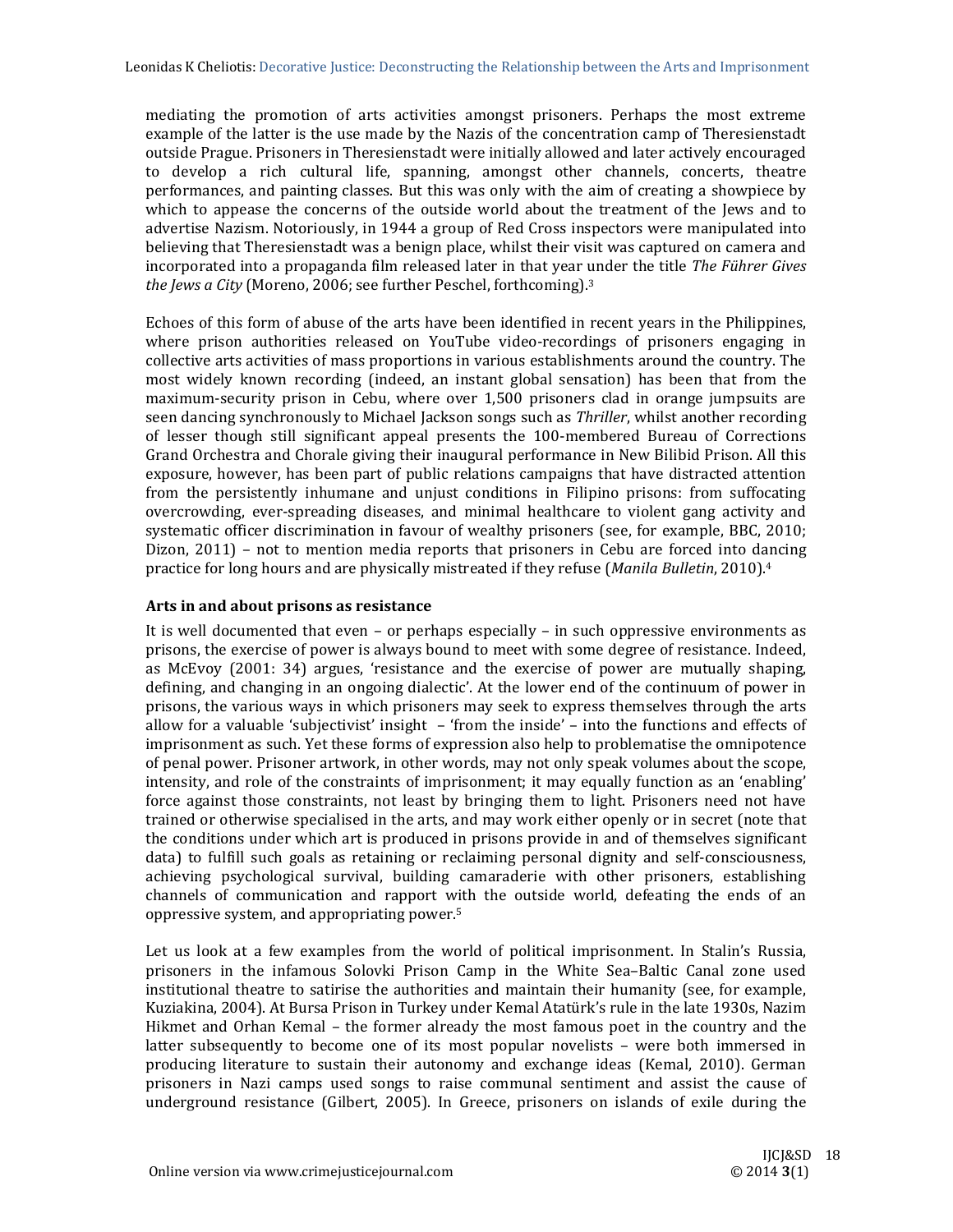dictatorship of General Metaxas  $(1936-1941)$ , the Axis Occupation  $(1941-1943)$  and the Civil War (1946–1949) and its aftermath produced handwritten newspapers and staged Greek tragedies to protest against their captors (Kenna, 2008; Van Steen, 2005, 2011; see also Hart, 1996; Herzfeld, 1997). And during the civil strife in Nigeria in the late 1960s, renowned poet Wole Soyinka wrote verses on tissue paper as his way of struggling for psychological survival and establishing communication (Abou-bakr, 2009; for further examples, see Bernstein, 2010; Deary, 2010; Gramsci, 1971/2005; Haslam, 2005; *Index on Censorship*, 2010; Johnson, 2012; Malik, 2006; Mandela, 1994; Mapanje, 1993, 2010; Nashir, 2008; Popescu and Seymour-Jones, 2007; Scheffler, 2003; Wu and Livescu, 2011).

Turning to non-political prisoners, in the gaols of Britain during the nineteenth century, prisoners sang ballads to nurture a sense of community, assuage the pain of separation from loved ones, and regain some of their lost autonomy – indeed, singing was an act of defiance against the rule of silence imposed upon prisoners at the time (Rogers, 2012). Similarly, in the prison farms of the American South during the 1930s, prisoners sang the blues in order to ease the anguish of their lives and foment collective endurance, before the genre became an important form of popular culture (see further Smith, 2009: 164–171). In France during the early 1940s, Jean Genet penned his debut novel *Our Lady of the Flowers* on the brown paper which prisoners were supposed to use to make bags as a form of therapy; an instance, as Jean-Paul Sartre puts it in his classic biography of 'Saint' Genet, of 'the way out that one invents in desperate cases' (Sartre, 1952/1963: 584). And in women's prisons in the US today, prisoners establish informal networks to share books and engage in reading so that they can gain selfknowledge, contextualise their experiences in relation to larger frameworks, and develop a better understanding of the limits and possibilities of individual agency (Sweeney, 2010; for further examples, see Attwood, 2010; Baer, 2005; Bruno, 2002; Carceral, 2006; Carnochan, 2012; Chevigny, 2002; Gauntlett, 2012; Geltner, 2008b; Haslam, 2005; *Index on Censorship*, 2010; Johnson, 2012; Kleinert, 2002; Maxwell, 2002; Miller, 2005; Nellis, 2012; Novek, 2005; Rymhs, 2002; Scheffler, 2003; Tessler, 2010; Wilson, 2008a, 2008c).

Under freer but not necessarily unproblematic circumstances, segments of the public may also put the arts to the use of resisting the inherent inhumanity of imprisonment and the array of injustices it reflects and serves. Such action may at times relate to cases of individual prisoners (including well-known artists), and may be undertaken at a local, national and/or international level by former prisoners, relatives of current prisoners, members of the public with no direct or indirect personal experience of imprisonment, penal reform and arts organisations, or some combination of these. For instance, from the mid-1950s onwards, through his hit song *Folsom Prison Blues* and a long series of benefit concerts inside prisons around the US (including, famously, one at Folsom Prison itself in 1968), Johnny Cash was one of the nation's leading public advocates of prison reform (Tunnell and Hamm, 2009; see also Johnson and Schmitz, 2008). In the mid-1970s, Bob Dylan wrote, recorded, and often sang in public his anthemic song *Hurricane* to protest against the wrongful imprisonment of American boxer Rubin 'Hurricane' Carter, whose conviction was eventually overturned in 1985 (see further Hirsch, 2000: 120– 125). In 2006, 'guerilla artist' Banksy managed to place a life-sized replica of a Guantánamo Bay detainee inside a railroad ride at Disneyland Park in California, in order to highlight the plight of terror suspects at the controversial detention centre in Cuba (BBC, 2006). And in 2011, with a view to renewing focus around the world on the detention of Chinese dissident artist Ai Weiwei by the authorities of his country, the Tate Modern Gallery in London installed ten tonnes of his hand-crafted porcelain sunflower seeds assembled in a spectacular conical form (Brown, 2011; for further examples, see Brown, 2012; Carrabine, 2012; cummings, 2012; Fahy, 2012; Fiddler, 2012; *Index on Censorship*, 2010; Jacobson-Hardy, 2002; Johnson 2009, Johnston, 2012; Lacey, 2008; McAvinchey, 2011; Rowe, 2012; Ruggiero, 2012; Smith, 2009).<sup>6</sup>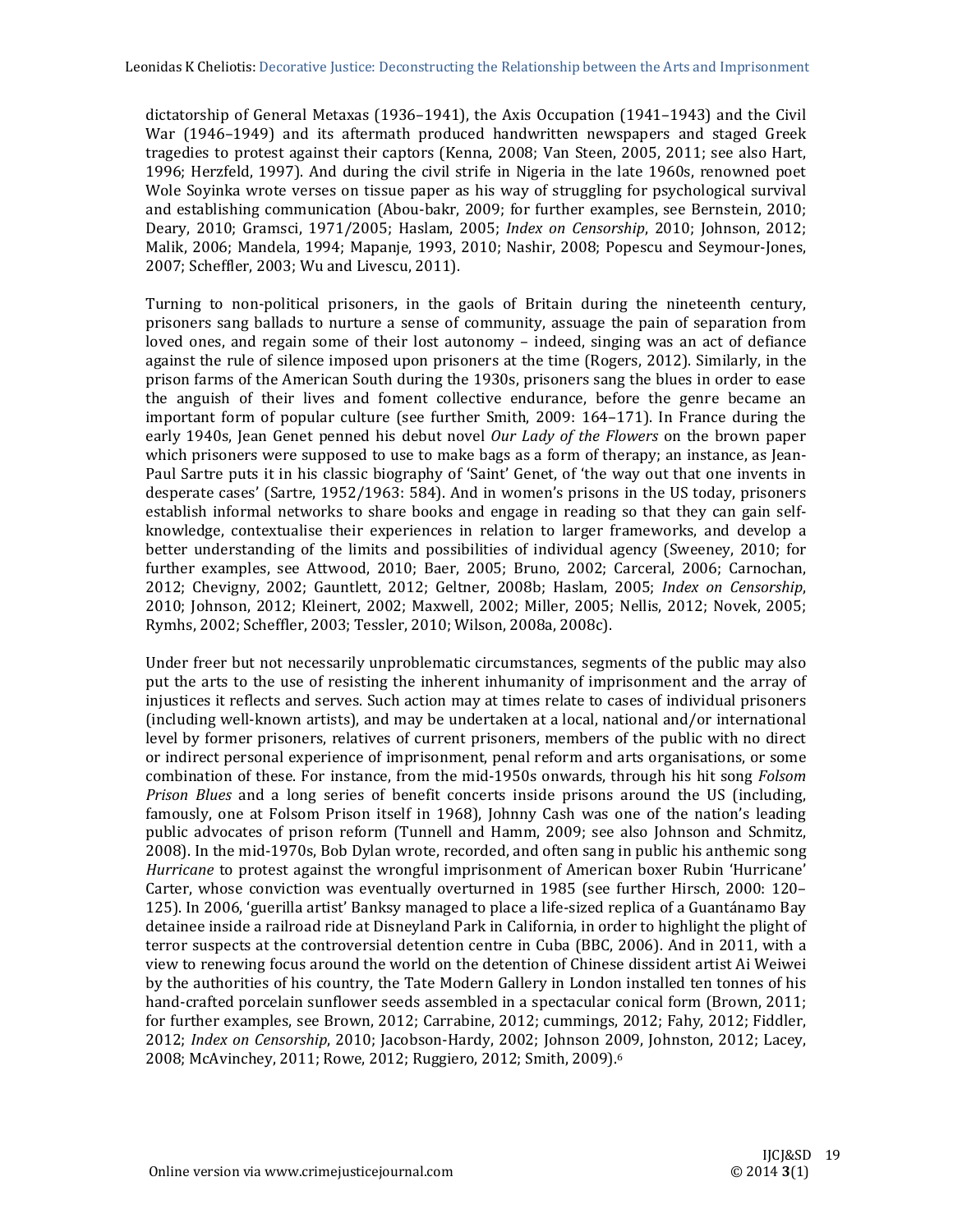#### **Arts‐in‐prisons programmes and their evaluation**

Although the examples recruited up to this point obviously vary in terms of scale and other specificities, it is nevertheless possible to pull some threads together and draw preliminary conclusions. To start with, there is no intrinsic moral worth to the arts in and about prisons inasmuch as they can be subjugated to malign ends. Furthermore, prisoners are not necessarily resigned to accepting the terms of their subordination, and have long employed the arts as one of their instruments of opposition to it. Indeed, testament to the potency of the arts as a means of prisoner resistance is the array of efforts commonly made by state authorities to suppress or control them (see, for example, Nellis, 2012; and below). The political utility of the arts aside, and contrary to common conceptions of prisoners as under-educated, under-cultured, undertalented, and under-achieving, prisoner artwork may also reach exceptional standards of cultural production whether or not the artist or artists in question have undergone any formal training. Finally, the public is not invariably attracted or indifferent to the plight of prisoners and the role of prisons more generally; in fact, with no less potential for artistic excellence than prisoners, members of the public may well utilise the arts to promote progressive change on the socio-penal front.

All this throws into sharp relief the two ironies which prevail in contemporary criminological literature on the relationship between the arts and imprisonment. The first irony consists in the tendency to disproportionately focus attention on the development and effectiveness of formalised, practitioner-run prison programmes which claim to 'empower' and 'rehabilitate' prisoners by introducing them to the arts. The second and, arguably, consequential irony is the tendency of such scholarship to approach arts-in-prisons programmes and their research evaluation in an uncritical manner, as if they exist in a socio-political vacuum. The present article has thus far sought to help rectify the first irony through discussing both state use of the arts for the purposes of controlling prisoners and the broader public, and the use made of the arts by prisoners and portions of the broader public as tools of resistance to penal states. Building partly on insights gained through the foregoing, the article now turns to a critical exploration of the philosophy, formation, operation, effectiveness, and research evaluation of arts-in-prisons programmes, bringing to the fore the politics surrounding and underpinning these multiple themes.

# *A suitable amount of rehabilitation*

Over recent decades, the use of imprisonment has undergone a dramatic rise in a large number of jurisdictions worldwide (see further Van Dijk, 2008: 259–260). Concurrently, there has been a rapid expansion of so-called 'rehabilitation programmes' in prisons, including programmes based on the arts. As concerns arts-in-prisons programmes in the West at least, related nongovernmental organisations and charities have been mushrooming, funding has been relatively healthy despite the financial downturn, and practitioners have seen their employment becoming more secure (see, for example, Teasdale, 1999; McAvinchey, 2011). Alongside programming as such, research that is meant to evaluate the effectiveness of arts-based interventions in prisons has been undergoing a significant expansion as well. What was once the purview of a few isolated practitioners applying basic research methods and even fewer interested academics scattered around the world has now become an increasingly crowded, coherent and dynamic field. The number of active researchers has grown exponentially, including postgraduate students and commercial-sector entrepreneurs. Teamwork and partnerships between universities, arts organisations, and criminal justice agencies have gained in frequency and strength. The volume of related scholarly and policy publications is unprecedentedly high (although literature reviews have thus far failed to exhaust the material available). And regional, national, and international conferences are organised with gathering momentum and ever-larger audiences (see, for example, Cheliotis and Jordanoska, 2014, forthcoming).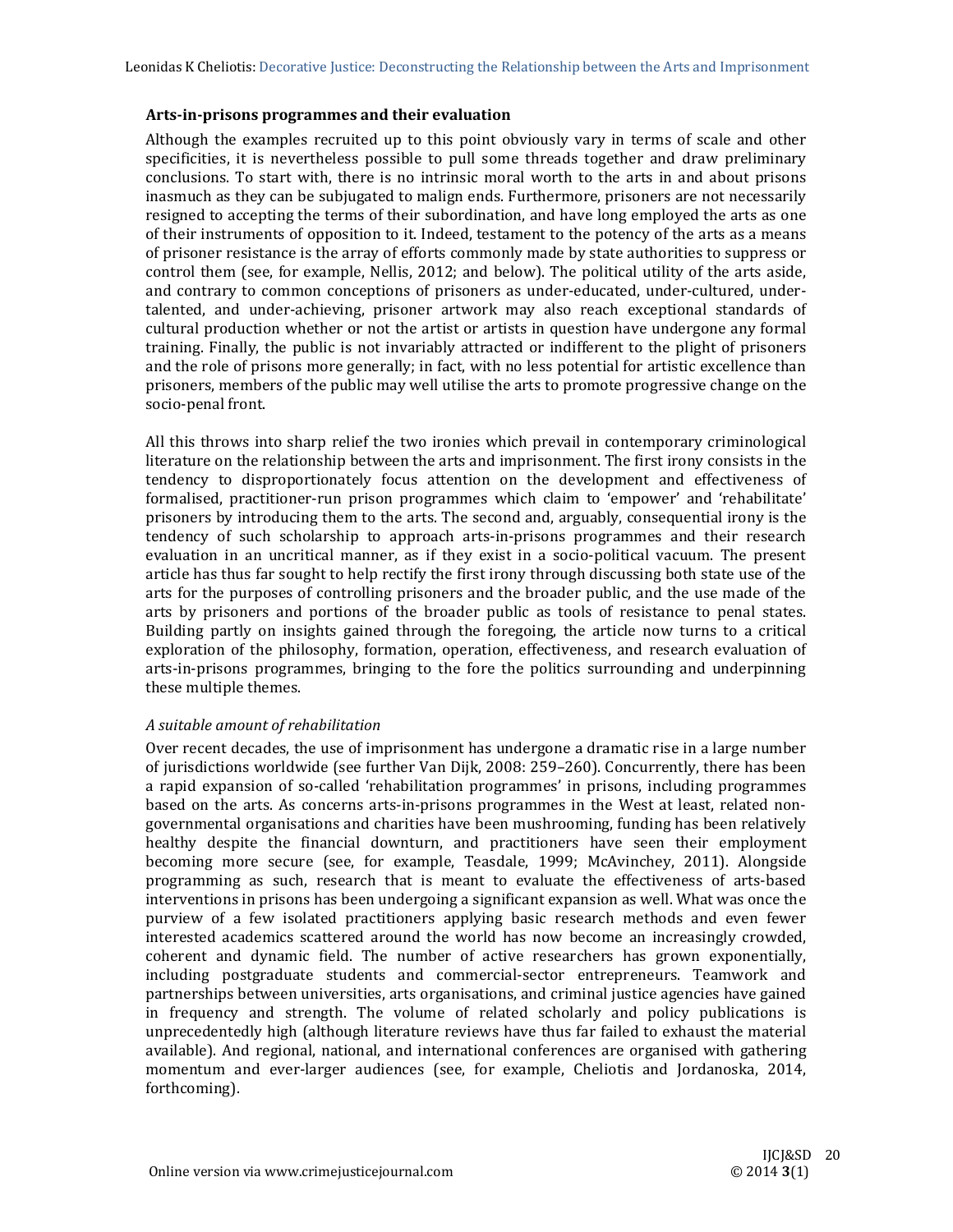The expansion of evaluation research on arts-in-prisons programmes is not particularly surprising at first sight, as the broader 'what works' question has acquired renewed significance in criminal justice policy-making and criminological research over recent years (see further Brown, 2008). With the culture of managerialism having come to infiltrate and dominate penality, prison programming purports to be based on evaluation evidence of the highest standards, a characterisation commonly and largely arbitrarily reserved for hard-nosed statistical analyses of quantitative data derived through experimental or at least quasiexperimental studies (Edwards, 2005; McMillan, 2003). Just as with so many penal and other social policy interventions, however, the fate of arts-in-prisons programmes – their scale, their scope, and their mechanics – has by no means been determined by findings from evaluation research. The fact that available pertinent evidence tends to fall short of the standards required of policy-relevant evaluation research (and often of other, seemingly laxer standards) might even be beside the point, given that the expansion of arts-in-prisons programmes *predated* the expansion of evaluation research in this area (for an exception from the US, see Gussak, 2012).

It could be claimed that arts provision to prisoners should be ensured regardless of any measurable impact it may have on their lives, particularly if equal access to the arts is perceived to be a universal right. But even if one were to accept that this argument privately appeals to politicians and policy-makers, it is hardly voiced in the open, not least because it lacks political purchase in the context of heightened public punitiveness. If anything, denying prisoners access to the arts is what might prove an effective political move, not unlike depriving them of various other and more basic rights such as to safety, autonomy, and privacy. Thus, for example, in November 2008 the then UK Justice Secretary Jack Straw publicly condemned a stand-up comedy course for maximum-security prisoners as 'totally unacceptable' and ordered that the lessons cease with immediate effect (see further Cox and Gelsthorpe, 2012).

Such punitive gestures, however, have done little to arrest the expansion of arts-in-prisons programmes. Indeed, at least in Britain, prison arts programming has remained largely impervious even to the ongoing financial crisis and the attendant budget cuts in criminal justice (for a different example from the US, see Nagourney, 2011; also, more generally, Meiners, 2011). The immediate question concerns the justifications underlying this development: what is it exactly that arts-in-prisons programmes are supposed to achieve? The answer also has crucial implications for the progression of evaluation research in this field. For unless the mission of given programmes is adequately defined, their evaluation is bound to be based on speculative yardsticks. Neither the fact that evaluators of arts-in-prisons programmes disproportionately emphasise methodological matters, nor that they are typically in favour of qualitative techniques, should be taken to mean that the goals of arts-in-prisons programmes are steadfastly clear and constant (or, indeed, that qualitative techniques are necessarily best suited for the task at hand).

Commonly evoked to justify investment in prison arts programming is the concept of offender rehabilitation, even though the contours of the concept and the ways in which they should be applied in practice have long been far from lucid (Thompson, 2003; see also Brown, 2008; Waren, 1986). To be sure, the idea of 'rehabilitating' offenders, however fuzzy, has greater political value than treating them as equals and granting them full rights. This is all the more so when offender rehabilitation is tied to what we may call the 'meta-goal' of recidivism reduction; whereas the former still remains fuzzy, the latter is both tangible and highly appealing (see further Cox and Gelsthorpe, 2012; Digard and Liebling, 2012).

But such discourses may nevertheless founder on the belief that offenders are generally irredeemable, and that, in any case, 'soft' schemes such as those related to the arts are wholly inappropriate for the occasion (see, for example, Maruna and King, 2004, 2009). Although belief in the generic irredeemability of offenders amounts to nothing more than a stereotype, the perceived unsuitability of arts-in-prisons programmes is not wide of the mark, at least not as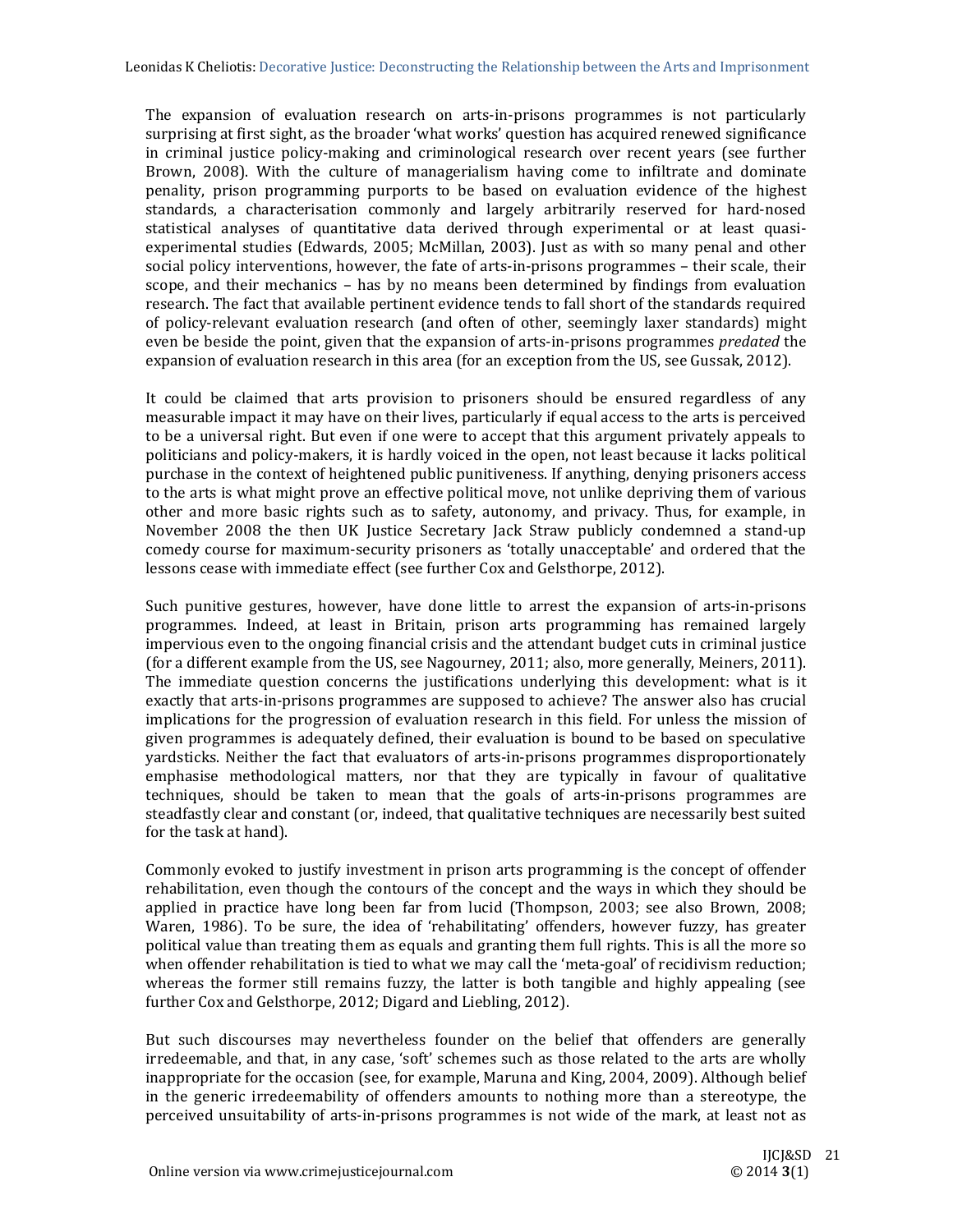concerns the 'meta-goal' of reducing recidivism rates (McMillan, 2003). This is because prison arts programming cannot realistically address obvious and proven precursors of offending such as unemployment and lack of housing. So long as these precursors continue to go unaddressed by state policy, ex-prisoners will be effectively forced closer back into crime (see, for example, Uggen et al., 2005; Western, 2006), and arts-in-prisons programmes will have taken upon themselves a heavy load of undeserved blame (see further McAvinchey, 2011: 78–79; also Fraden, 2001). 

Yet it is not even certain whether, or to what extent, offender rehabilitation is a desirable outcome for prison authorities and the public. The penal establishment is prepared to take credit for exceptional achievements by prisoner artists, where they are evoked to advertise the prison as a site of effective pedagogy and rehabilitation, insofar as such cases do not become the norm. Erwin James, who famously took up education and rose to become a regular columnist for *The Guardian* whilst serving a life sentence in various British prisons, quotes a prison governor as saying to him: 'Oh, we believe in rehabilitation, but we're not quite sure just how rehabilitated we want prisoners to be. ... You see, so long as society demands retribution for offenders, we have to be careful about allowing you too much rehabilitation' (James, 2003: 165). What this quote does not convey, of course, is that prison officials may well share such retributive sentiments with 'society', not least because they themselves are members of that society (see, for example, Szekely, 1982; and below).

The prospect of offender rehabilitation specifically through the arts can also be thought of as posing an unconscious ontological threat to prison professionals and the public (including arts practitioners) – not a 'fear of falling' as such but a fear of being matched or even overtaken. For artistic development signals acquisition of a prized source of symbolic capital, thus creating possibilities for distinction and upward social mobility to the point of upsetting established power differentials (see further Bourdieu, 1996; also Cohen and Taylor, 1976: 126-129). Behind this fear perhaps lies a latent expectation that prisoners are more likely than most of us to produce inspirational art because, paradoxically, of the exceptional strains under which they find themselves. And, indeed, this fear may not be unfounded, given that prisoner artwork has at times transcended the objective boundaries of the prison and the symbolic boundaries of class, entering the ranks of popular and even 'high' culture; the prison blues in the US and the prison rebetika in Greece (on which see Gauntlett, 2012) being but two examples from the musical genre (see further Bernstein, 2010).

It seems no accident that prison officers so often effectively sabotage the operation of arts-inprisons programmes, from sticking to inflexible institutional protocols that pose practical obstacles (Cohen, 2012; Cox and Gelsthorpe, 2012; Grant and Crossan, 2012; Silber, 2005), to being hostile to arts practitioners (Schlossman and Berger, 1997), to mocking prisoners who take part (Digard and Liebling, 2012), to claiming that training in the arts runs counter to the very spirit of punishment (Tocci, 2007) and is even liable to enhance prisoners' criminal skills (Moller, 2004). But the negative stance prison officers may hold towards arts-in-prisons programmes should not be taken to imply that systematising the process of engagement with the arts behind bars necessarily works best to discover, preserve or cultivate the creative artistic potential of prisoners. Rather, prisoners interested in the arts are today frequently channelled into programmes run by practitioners with variable credentials, where they are schooled in the elementary artistic skills they are presumed to lack by dint of their lower-class upbringing and ethos, at the same time as being preached the virtues of 'high-brow' bourgeois culture as an especially demanding benchmark by which all else is to be judged. Prisoners thereby receive what we may call, paraphrasing Nils Christie (2004), a 'suitable amount of rehabilitation', and are eventually trapped in what Pierre Bourdieu (1984) terms 'cultural goodwill': whereas they grow familiar with, and appreciative of, the hierarchy of symbolic goods in the artistic field, they are safely denied access to the practical means of attaining the most desirable standards of artistic expression. To this extent, although arts-in-prisons programmes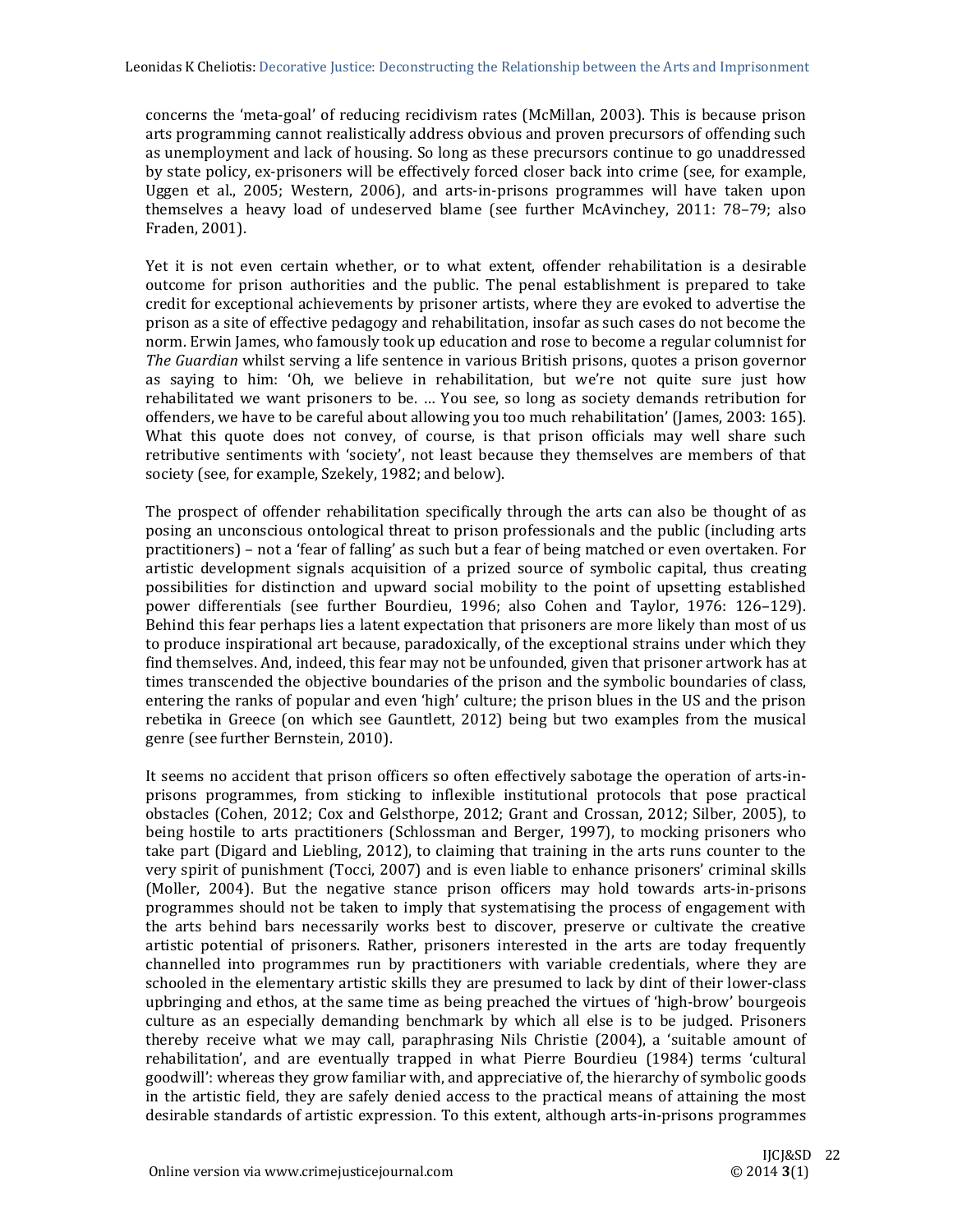profess to 'empower' prisoners by way of rehabilitating them, boosting their autonomy, selfcontrol and confidence, the way in which they are practically structured and operated may furnish precisely the opposite function (see also Rodríguez, 2002; Sweeney, 2002; Walsh, 2012).

No wonder that prisoners' artwork is subjected to perfidious condescension (as Brown (2002: 131), for instance, also recognises), even by the system entrusted with their 'acculturation'. Consider the depth and nature of the chasm in power dynamics at ceremonies where the genteel community confers, with a self-delegated authority reminiscent of early-twentiethcentury colonisers who detected traces of 'civilisation under savagery' (Strathern, 1990: 91), certificates to prisoners who 'make it through' an arts scheme.<sup>7</sup> Consider also that self-serving genteel discourse which accords inferior status to prisoners' artistic tastes. Theirs are allegedly 'tastes of necessity', to borrow another term from Bourdieu (1984), where function takes precedence over form, where matter overrides manner, and where facile pleasure of basic human senses prevails over pleasure achieved through erudite reflection. In the context of such discourse, nude paintings produced by prisoners amount to sheer pornography; nudity in bourgeois paintwork, by contrast, is taken to be reflective of open-mindedness and liberation from regressive social taboos (but see also Carnochan, 2012).

Granted, prisoners may come to develop feelings of gratitude towards their instructors and judges, just as they may treat the inferior cultural identity ascribed to them as legitimate. But this is perhaps best understood as the result of successful ideological incorporation  $-$  as 'false consciousness' – rather than indicating an environment of care and fairness or an objectively legitimate cultural hierarchy. Alternatively, prisoners may skilfully manipulate flattery and deference – 'the theatre arts of subordination', in the apt phrase of James Scott (1990:  $35$ ) – in order to achieve their own ends. Albeit somewhat stereotypically, this latter possibility is illustrated in the classic 1960 British comedy *Two*-*Way Stretch*, starring Peter Sellers. Upon receiving an inspection visit from a party of benevolent women representing a prison reform association, male prisoners participating in an arts-and-crafts workshop show themselves to be talented dissemblers. Whilst offering their willing audience a performance of sincere commitment to the rehabilitative spirit of the arts and crafts, they surreptitiously exploit the opportunity of the workshop to hone their criminal skills: a hand-made cabinet project, for example, doubles as the means to a lesson in breaking bank safes. It is ironic that efforts have been made to promote drama therapy in prisons by reference to the supposed 'affinity that criminals have for the dramatic' in that they 'often speak about the masks they wear and the roles they play in order to fit into the criminal world' (Cogan and Paulson, 1998: 37), without recognising the possible dramatic element in how prisoners express themselves about prison arts programming or, indeed, their experiences of the 'criminal world'.

# *Conscience and convenience*

There still remains the crucial question of what policy and civic functions arts-in-prisons programmes serve. Their proclaimed mission of rehabilitating offenders is belied, first, by the lack of official effort to clearly determine the ambit of the concept and the form arts-in-prisons programmes should assume accordingly; secondly, by the fact that offender rehabilitation through the arts is unrealistically tied to recidivism reduction; and thirdly, by the broader context of opposition to the rehabilitative potential of arts-in-prisons programmes, both at the level of unconscious desires and in terms of practically undermining their operations and outputs. An important question also remains as to the utility of evaluation research in this area. Why the growth in research evaluations after, rather than before, the expansion in prison arts programming, especially since their dogged insistence on adopting qualitative techniques automatically precludes them from serious consideration in policy-setting circles?

It is useful for present purposes to recall the general account of offender rehabilitation given by Stan Cohen in his *Visions of Social Control*. Drawing attention to the symbolic effects of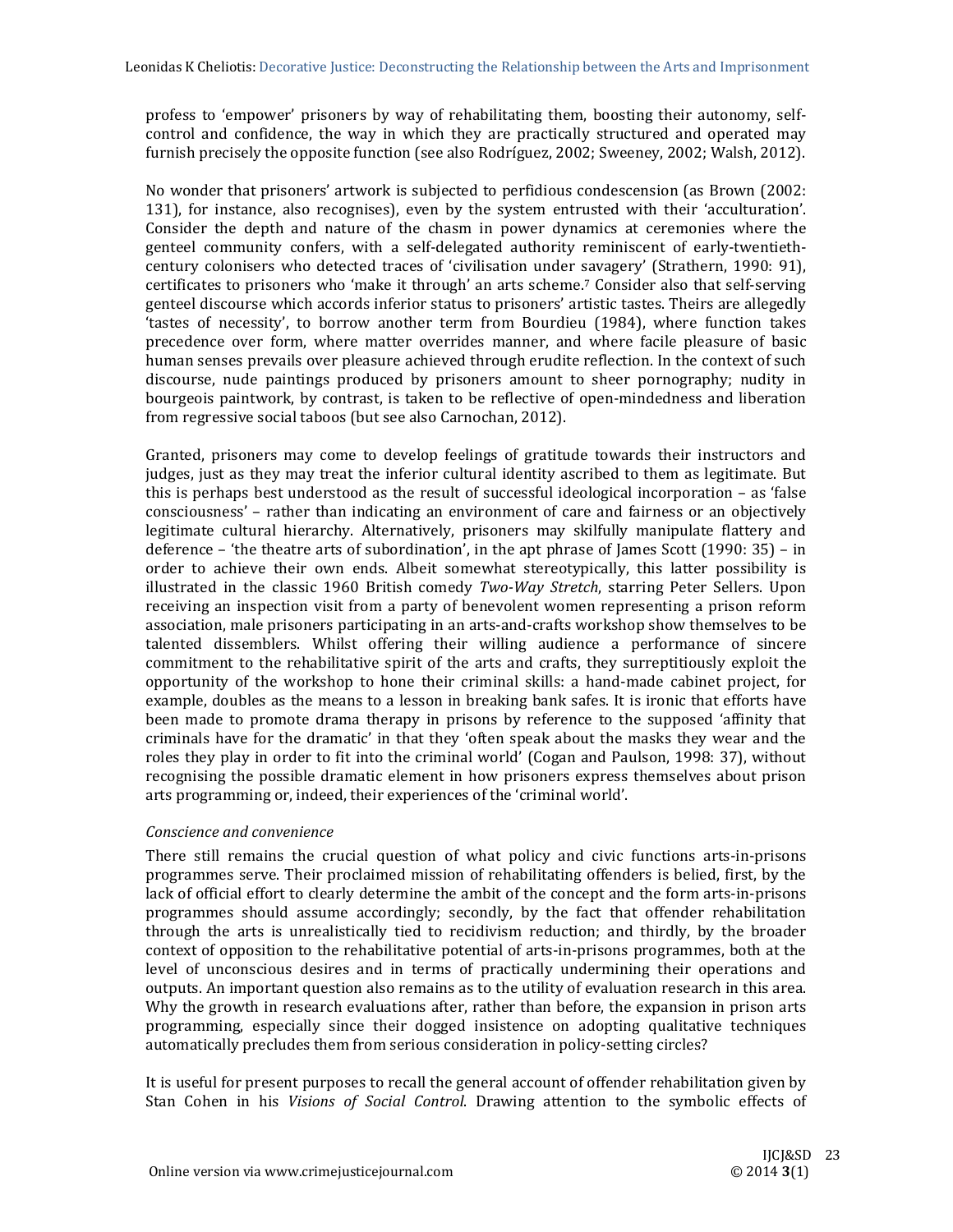discursive constructs, Cohen argues that rehabilitation programmes make 'good stories' that 'stand for or signify what the system likes to think it is doing, justify or rationalise what it has already done, and indicate what it would like to be doing (if only given the chance and the resources)' (Cohen, 1985: 157). Viewed in this way, arts-in-prisons programmes partake in the political art of lending the inherently harsh prison system appearances of open-heartedness and care. There is an obvious theatrical element at work here, with arts provision to prisoners being itself a play directed by the state for self-promotional ends. That the protagonists in this play tend to be females - arts-in-prisons programmes, for example, are commonly delivered by women – reaffirms its message: the state is genuinely devoted to the maternalistic task of promoting rehabilitation. All the while, the very fact that arts programming is added to the panoply of rehabilitative interventions inside prison walls lends further retrospective validation to stereotypical perceptions of prisoners  $-$  here the necessary extras of the play in process  $-$  as pathological cases in need of institutionalised treatment. Once accomplished, this move in turn revalidates the necessity of the programmes that have been invoked and legitimates their hosting institution: the prison, now perceived as the arm of a 'mother who provides and protects' (Duncan, 1996: 24). It comes as no surprise that high-level prison officials have often joined their voices with those of arts organisations and other interested parties to call for greater state funding for the arts in prisons.

Taking Cohen's account one step further, it could be argued that prison arts programming is a 'good story' that appeals to the middle-class segment of the population. It is the middle classes, after all, who systematically consecrate the love of art (even as they arbitrarily claim monopoly over knowledge of the ways to love it; see further Bourdieu, 1984). It is, equally, the middle classes who 'donate' money, time, and what is often their self-ascribed competence to endeavours related to the provision of arts behind bars (including, for the most daring, unsqueamish, and perhaps voyeuristic amongst them, undertaking the initiation of prisoners into the basic essentials of aesthetic education). This is not to say that the middle classes are somehow purified of punitive sentiments; indeed, it is plausible that their active support for the provision of arts in prisons helps alleviate their lurking guilt for voting into power successive punitive governments (see further Cheliotis, 2010b), at the same time as ensuring that prisoners learn to respect middle-class symbolic goods but remain ignorant as to how to produce or consume them in the 'proper' manner.<sup>8</sup>

The greatest irony here is not that arts-in-prisons programmes, whether by offering too little or by promising too much, essentially set prisoners up for all sorts of failure, from lagging far behind the artistic standards they are taught to venerate, to falling back into a life of crime once they are released. Nor is it the greatest irony that such failures serve to invest presumptions of offenders as culturally and morally inferior with the symbolic force of a *fait accompli*. The greatest irony of all is that these symbolic effects have grave material consequences for the supposed recipients of state and middle-class benevolence, working to legitimate offenders' past and ongoing repression by way of penal institutionalisation. Cohen puts the point astutely when he writes that, in the same way as iatrogenic illness is attributed to purported faults of patients, so the misfires of offender rehabilitation schemes are blamed on offenders: 'A special group of offenders is particularly to blame: the incorrigibles, the hard cores, the career criminals who so ungratefully persist in keeping recidivism rates so high. If only they would cooperate!' (Cohen, 1985: 169).

Aside from their exploitation for reasons of conscience, arts-in-prisons programmes often also serve functions of what Rothman (1980) names 'administrative convenience'; that is to say, they are employed latently (but not unconsciously) as means by which to carry out the daily workings of prisons with greater efficiency and effectiveness. The most notable example is that of maximising control over prisoners by rendering their participation in arts-related schemes dependent upon strict conformity with the rules and regulations of the establishment (see, for example, Williams, 2012). And here one should not lose sight of the converse process, whereby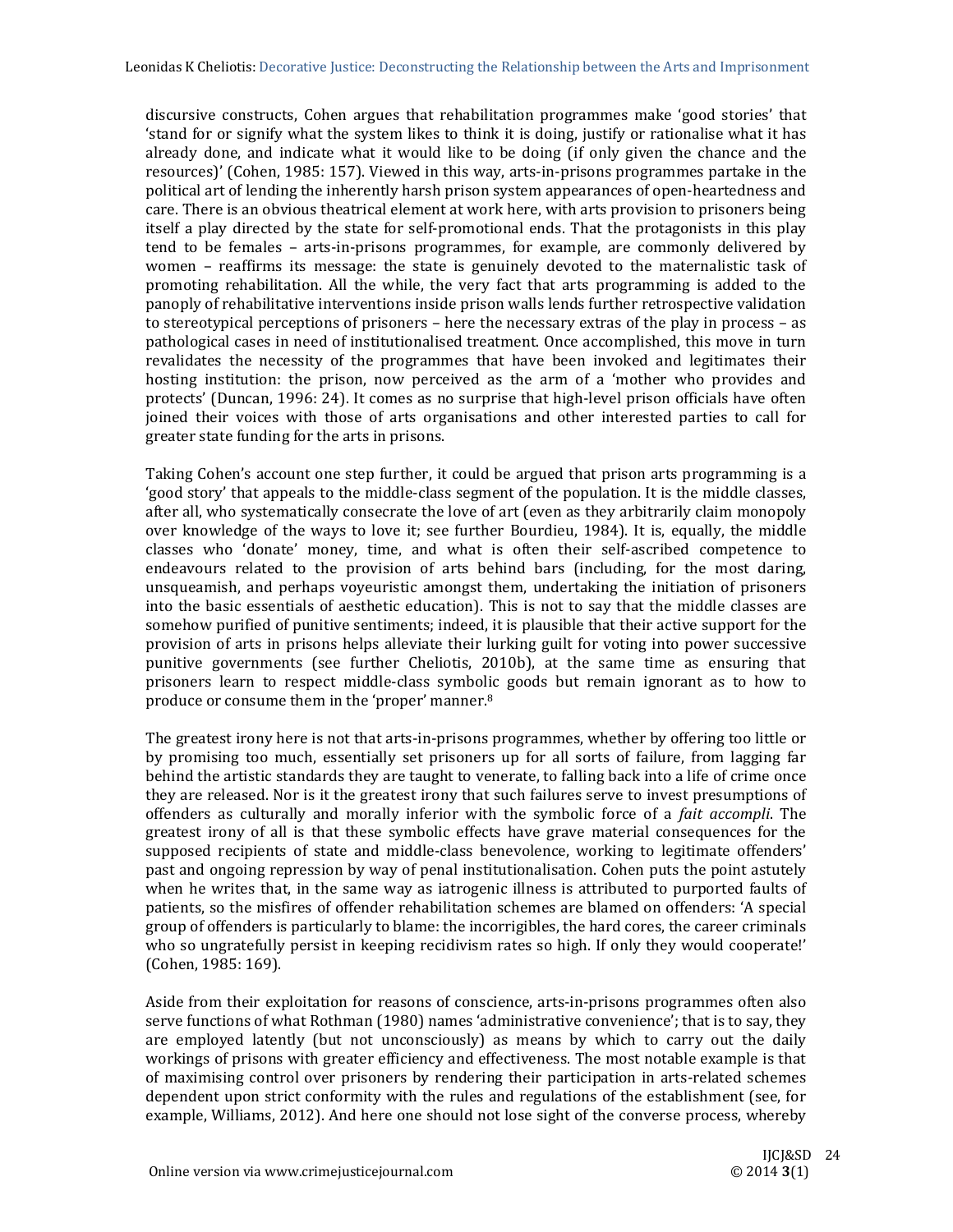disallowing unruly prisoners to enrol or stay in a given scheme operates as a punitive, negative reinforcer of conformity. In the US, this process is sometimes open to the point of being formalised, as when prisoners are required to sign and observe a 'behaviour contract' in order to be able to participate in arts-in-prisons schemes (Palidofsky, 2010). Indeed, there is evidence to suggest that prisoners may sometimes believe monitoring of their behaviour extends even to assessment of their artwork by tutors (see Riches, 1994: 94). Lest the prospect of participation in an arts scheme does not suffice as an incentive, it itself is tied, like so many other 'rehabilitation schemes', to the arduous process of building the right profile for access to more coveted privileges (for example, transfer to a lower-security prison, home leave or parole). One way or another, whereas the arts and related schemes are said to be tools for liberation of the mind and creative exploration, they form part of the effort to hold prisoners in close check.

These observations provide a fruitful avenue for returning to address the functions of evaluation research on arts-in-prisons programmes. For whilst no serious study can afford to assess the effectiveness of a given programme without paying sufficient attention to its implementation, evaluation research on arts-in-prisons programmes has generally tended to either miss or undermine their systematic subjugation to purposes of 'administrative convenience'. Although the use of participation in prison arts schemes as an incentive for compliant custodial conduct has received more recognition of late, the goal has mainly and paradoxically been to demonstrate the effectiveness of prison arts programming in terms of enforcing discipline amongst prisoners. Whereas, in other words, control over prisoners is inherently antagonistic to the avowed mentality of arts-in-prisons programmes, research has turned it into an indicator of success (see further discussion in Cox and Gelsthorpe, 2012). In any event, whether due to activist commitment or vested interests, evaluators appear all too eager to locate proof that arts-in-prisons programmes 'work' (for a reflexive discussion, see Digard and Liebling, 2012). This eagerness is more likely than careful programming to lie behind the fact that '[p]rojects with evaluation as integral have been found to be associated with more successful outcomes' (Balfour and Poole, 1998: 221).

In the last analysis, however, the actual nature and even the findings of evaluation research may be of secondary, if of any importance at all. This is, on the one hand, because evaluation research makes a 'good story' on its own. In a characteristically circular fashion, the fact that the prison system allows its programmes to undergo evaluation is taken as evidence of good intentions, and good intentions are taken to attest to the sincerity of evaluation. As explained earlier, on the other hand, indications of failure do not intrinsically stand in opposition to the continued existence and aggrandisement of penality. (Evaluation research, too, is more likely to expand when faced with failure than when discovering success in anecdotes and marginal statistical reductions of some variable; see further Cohen, 1985: 183-191.)

# **Concluding remarks**

In discussing arts-in-prisons programmes and pertinent evaluation research, the present article has focused exclusive attention on their negative aspects and functions, as well as on the ignoble motives of people associated with the design, support or delivery of either of these activities. None of this, let it be clear, implies a complete dearth of genuine care and professionalism; nor does it deny that arts-in-prisons programmes and their evaluations may perform truly positive roles. Indeed, there are some works that offer thoughtful evidence to the contrary (for example, Alexander, 2010; Clemente et al., 2011; Cohen, 2012; Cox, 1992; Cox and Gelsthorpe, 2012; Digard and Liebling, 2012; Gussak, 2012; Hartnett, 2011; Lawston and Lucas, 2011; Liebmann, 2008; Scott-Douglass, 2007; Shailor, 2011; Tannenbaum and Jackson, 2010; Walsh, 2012; Warner, 2001; Williams, 2012). The overarching aim of this article, however, has been to provide a reflexive counterweight to the vast majority of the literature on the topic, a large and expanding body of hagiographic or otherwise anodyne works which arguably contribute to the problems sketched above by missing, ignoring or masking them. Providing such counterweights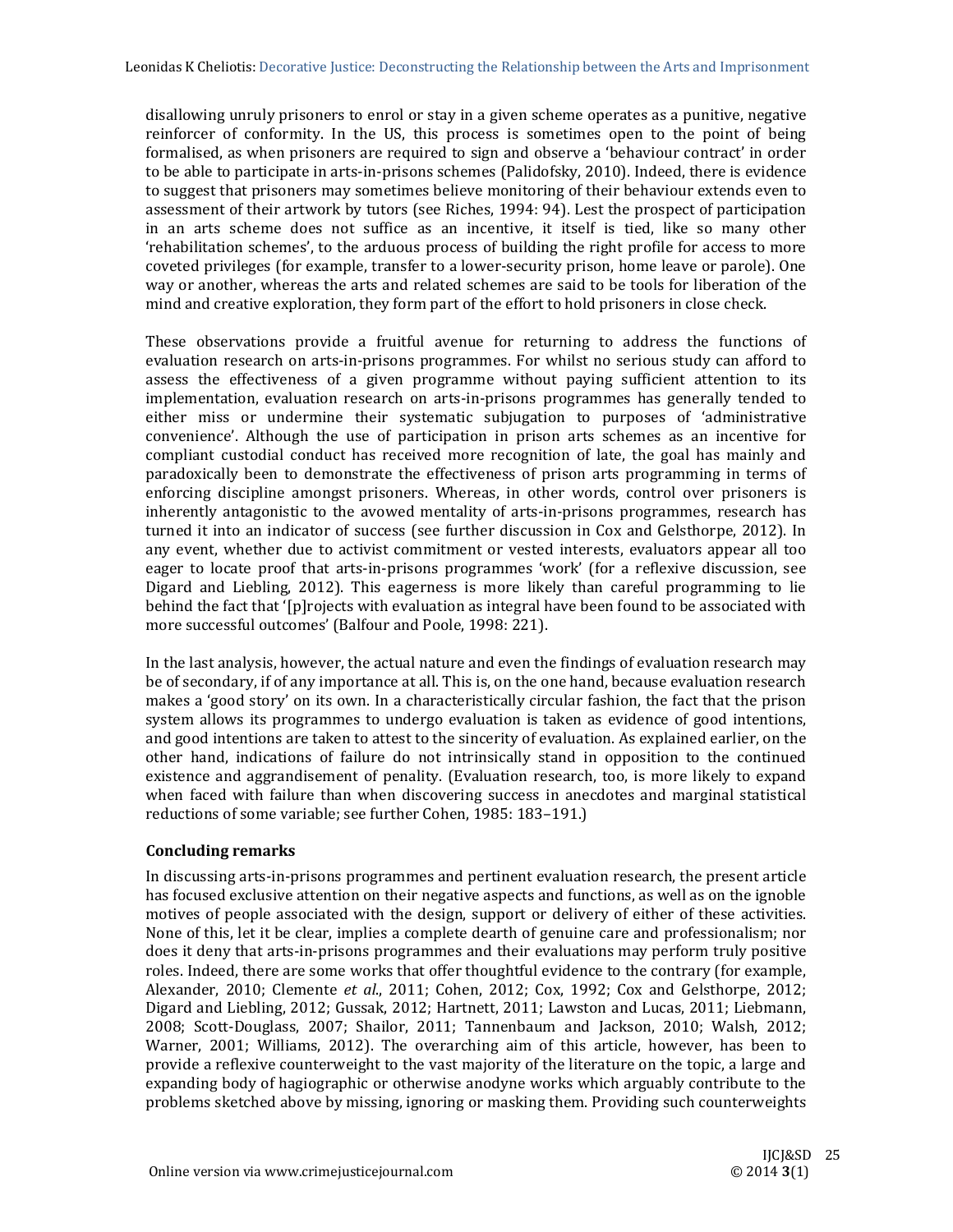cannot but be in accordance with the broad progressive aspirations that arts-in-prisons programmes purport themselves to promote: the humanisation of punishment and, most importantly, decreased reliance on imprisonment. But it is also in accordance with the critical lessons that history amply offers, and that arts-in-prisons programmes and their evaluations have to date typically overlooked or undermined, both about the manipulability of the arts in the service of social control and injustice inside and outside prisons, and about the anticonformist and social justice-oriented use long made of the arts by prisoners and pockets of the citizenry alike. 

*Correspondence*: Dr Leonidas K Cheliotis, Chancellor's Fellow in Law and Co-Director, Centre for Law and Society, School of Law, University of Edinburgh, Old College, South Bridge, Edinburgh, EH8 9YL, United Kingdom. Email: L.Cheliotis@ed.ac.uk

 

 $1$  This article is an abridged and revised version of: Cheliotis LK (2012) The arts of imprisonment: An introduction. In Cheliotis LK (ed.) *The Arts of Imprisonment: Control, Resistance and Empowerment*: 1‐26. Aldershot: Ashgate. For their helpful and encouraging feedback, thanks are due to Kerry Carrington and the two anonymous reviewers of the journal.

<sup>&</sup>lt;sup>2</sup> References to concentration camps and the US detention facility at Guantánamo Bay in Cuba are not to deny the distinctions between the practices of these exceptional institutions and those of conventional prisons, but rather to instance contexts which constitute extremities in state use of incarceration (see further Agamben, 1998).

<sup>&</sup>lt;sup>3</sup> In a similar case from Greece, from the remote prison island of Aï Stratis in the aftermath of the Greek Civil War (1946–1949), representatives of the Red Cross attended political prisoners' theatrical production of Aeschylus' *Persians* under the watchful eyes of guards, but failed to recognise (or, at least, subsequently report) prisoners' hardships on the island. As later testified by former prisoners themselves, they felt 'hostility at the role of the Red Cross, for becoming complicit in maintaining illusions about their real hardships' (Van Steen, 2011: 137). On the manifold ways in which the arts were manipulated by the Nazi regime for the purposes of propaganda, see Petropoulos (1996), Huener and Nicosia (2006), and Spotts (2009). Western democracies have also employed the arts for propaganda purposes, as revealed, for example, by Frances Stonor Saunders (1999) in her book Who Paid *the Piper? The CIA and the Cultural Cold War*. 

<sup>&</sup>lt;sup>4</sup> As Brown (2007: 256–263) shows, Filipino prisons have a history of courting public attention – and, indeed, they have been popular tourist attractions – on the basis of the artistic performances given by their prisoners. On the more general theme of prisons being used as tourist attractions, see, amongst others, Barton (2012), Brown (2009), Miron (2011), Walby and Piché (2011) and Wilson (2008b).

<sup>&</sup>lt;sup>5</sup> One should take care not to take for granted the effectiveness of resistance through the arts (Johnson, 2012) or, indeed, its progressive nature (Colvin, 2012).

 $6$  Individuals who either work or, as is more commonly the case, have previously worked in the prison system, may also use the arts – autobiographies and memoirs in particular – as means by which to draw public attention to the inhumane conditions and policy failures of imprisonment (but also often to the pains of their work in prison and their efforts to effectuate progressive change). Recent examples include books written by Kiran Bedi (2002), former Inspector General of Tihar jail in Delhi, India; by David Ramsbotham (2003), former Chief Inspector of Prisons for England and Wales; by John Podmore (2012), former prison governor and inspector in England and Wales; by Jim Dawkins (2007), Tony Levy (2011) and Ronnie Thompson (2011), former prison officers in several British establishments; by Véronique Vasseur (2000), former Chief Physician at La Santé prison in Paris; by Avi Steinberg (2010), a Harvard graduate who worked for two years as a librarian in a Boston prison; and by Judith Tannenbaum (2000), who taught poetry for four years at San Quentin prison in California. Erik Olin Wright (1973), now a wellknown sociologist, has published a revealing account of his personal experiences as a student chaplain at San Quentin in the early 1970s (along with essays by activist prison lawyers and a former prison psychiatrist, amongst others), whilst the last book that renowned criminologist Norval Morris (2002) wrote before his death was a rare mix of fact and fiction that tells the fascinating story of Captain Alexander Maconochie's tenure as the governor of the British penal colony of Norfolk Island in the early 1840s and his copious efforts to reform the process of punishment. Similarly, it is becoming less uncommon for prison researchers and especially for those attracted to anthropology to incorporate visual means of artistic expression, for instance photography and film and video production, into their fieldwork and dissemination of findings (see, for example, Goifman, 2002; Jackson, 2009), although doing so obviously depends in large part on whether and the extent to which gatekeepers are willing or able to formally grant and practically facilitate access. Interestingly, participation in the delivery of arts-based prison schemes has on occasion served as a vehicle for undertaking covert research in otherwise inaccessible prison settings.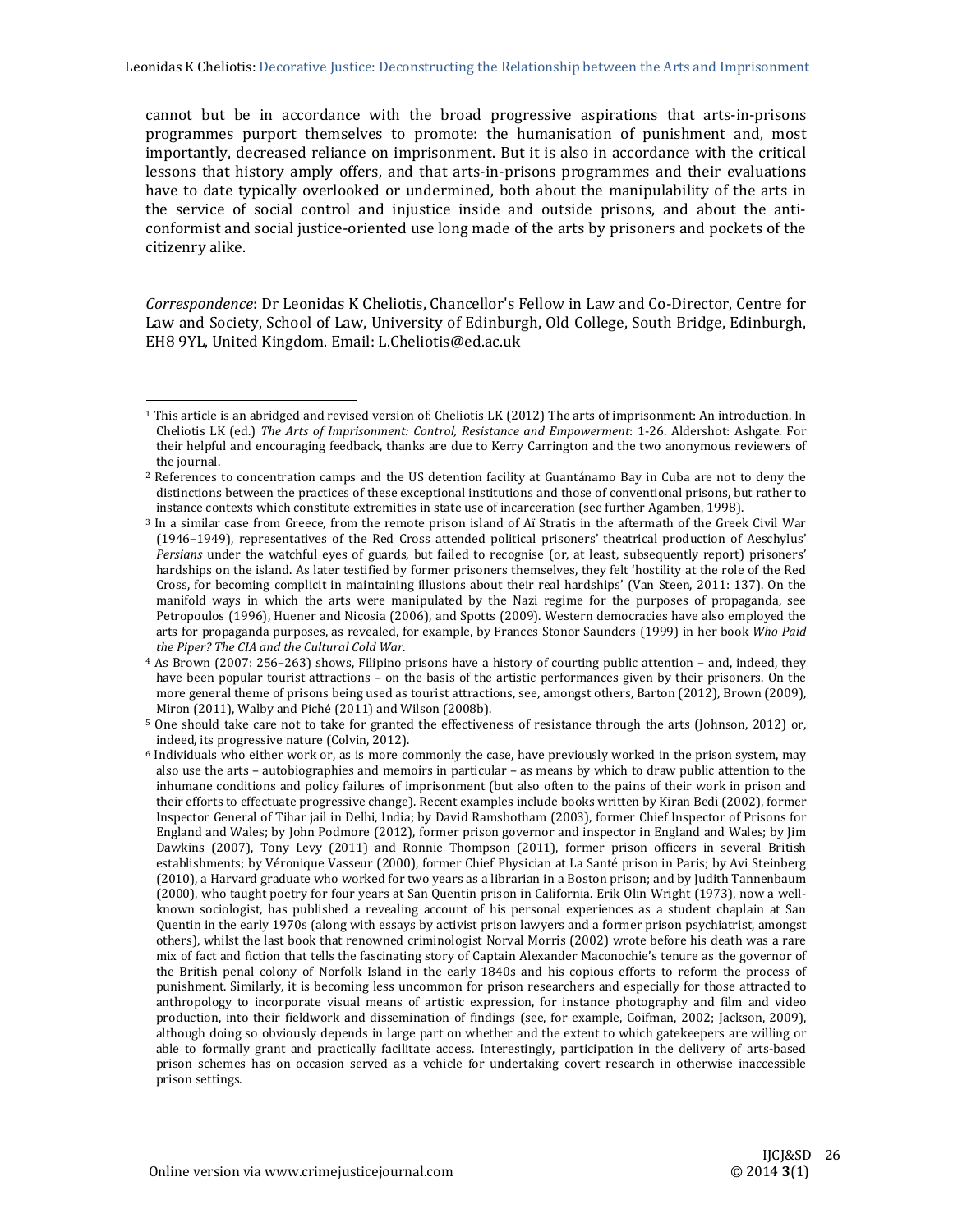<sup>7</sup> This is by no means to say that the public is invariably supportive of exhibitions of prisoners' artwork as such. Opposition is particularly likely to manifest itself when prisoner artists are known to have previously committed heinous crimes such as murder (see further Brydon and Greenhill, 2003; Weinman, 2014).

 

8 The 'middle class' is not meant here as a social group ready-made in concrete empirical reality, but rather, as Wacquant (1992: 57) puts the point, as a group occupying the intermediate regions of the class structure and 'constituted through material and symbolic struggles waged simultaneously over class and between classes' (see also Wacquant, 2013).

# **References**

- Abou-bakr  $R(2009)$  The political prisoner as antihero: The prison poetry of Wole Soyinka and 'Ahmad Fu'ad Nigm. *Comparative Literature Studies* 46(2): 261-286.
- Agamben G (1998) *Homo Sacer: Sovereign Power and Bare Life*. Stanford: Stanford University Press.
- Alber J (2007) *Narrating the Prison: Role and Representation in Charles Dickens' Novels, Twentieth‐Century Fiction, and Film*. New York: Cambria Press.
- Alexander B (2010) *Is William Martinez Not Our Brother? Twenty Years of the Prison Creative* Arts *Project*. Ann Arbor: The University of Michigan Press and the University of Michigan Library.
- Ash J (2010*) Dress behind Bars: Prison Clothing as Criminality*. London: IB Tauris.
- Attwood S (2010) *Hard Time: A Brit in America's Toughest Jail*. Edinburgh and London: Mainstream Publishing.
- Baer LD (2005) Visual imprints on the prison landscape: A study on the decorations in prison cells. *Tijdschrift voor Economische en Sociale Geografie* 96(2): 209–217.
- Balfour M and Poole L (1998) Evaluating theatre in prisons and probation. In Thompson J (ed.) *Prison Theatre: Perspectives and Practices*. London and New York: Jessica Kingsley Publishers: 217-230.
- Barton A (2012) Dark tourism and the modern prison. *Prison Service Journal* 199(January): 44– 49.
- *BBC* (9 April 2010) What keeps Filipino prisoners dancing to thriller. Available at http://news.bbc.co.uk/1/hi/programmes/fast\_track/8611740.stm (accessed 15 April 2010).
- *BBC* (11 September 2006) Artist Banksy targets Disneyland. Available at http://news.bbc.co.uk/1/hi/5335400.stm (accessed 9 August 2010).
- Bedi K (2002) *It's Always Possible: One Woman's Transformation of Tihar Prison*. Honesdale: Himalayan Institute Press.
- Bernstein L (2010) *America is the Prison: Arts and Politics in Prison in the 1970s*. Chapel Hill: The University of North Carolina Press.
- Bourdieu P (1996) *The Rules of Art*. Cambridge: Polity.
- Bourdieu P (1984) *Distinction: A Social Critique of the Judgement of Taste*. London: Routledge & Kegan Paul.
- Brown I (2007) South East Asia: Reform and the colonial prison. In Dikötter F and Brown I (eds) *Cultures of Confinement: A History of the Prison in Africa, Asia and Latin America*. London: Hurst: 221-268.
- Brown M (2012) Social documentary in prison: The art of catching the state in the act of punishment. In Cheliotis LK (ed.) *The Arts of Imprisonment: Control, Resistance and Empowerment*. Aldershot: Ashgate: 99–116.
- Brown M (2011) Detained Chinese artist Ai Weiwei remembered with new Tate Modern display. The Guardian, 17 June.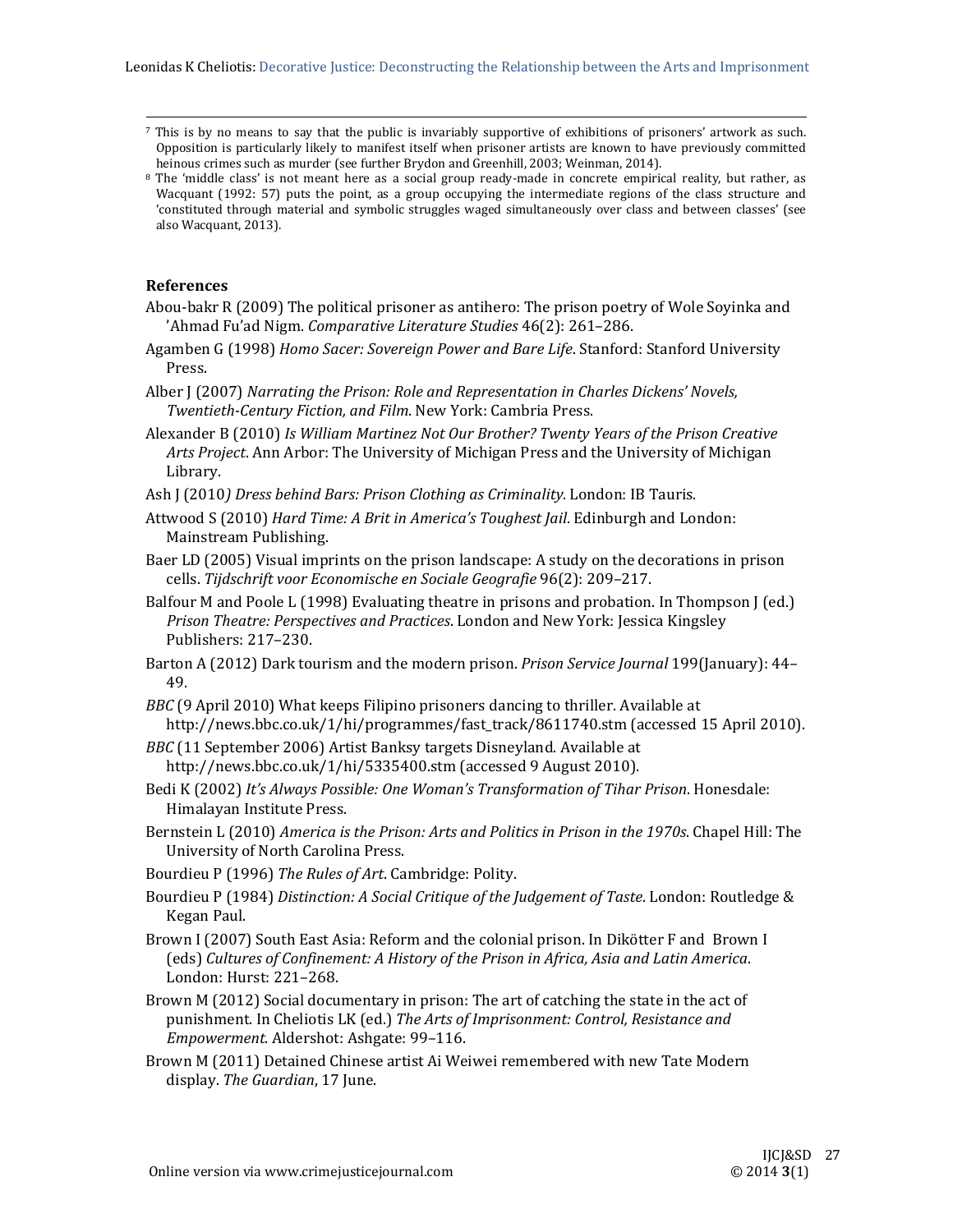- Brown M (2009) *The Culture of Punishment: Prison, Society, and Spectacle*. New York and London: New York University Press.
- Brown M (2008) The road less travelled: Arts-based programmes in youth corrections. In O'Brien A and Donelan K (eds) *The Arts and Youth at Risk: Global and Local Challenges*. Newcastle upon Tyne: Cambridge Scholars Publishing: 51-69.
- Brown M (2002) *Inside Art: Crime, Punishment and Creative Energies*. Winchester: Waterside Press.
- Bruno PM (2002) 'Ni miedo de la pinta, ni miedo de la muerte': Jimmy Santiago Baca's Prison Poems. *Genre* 35(3-4): 575-598.
- Brydon A and Greenhill  $P(2003)$  Representations of crime: On showing paintings by a serial killer. In Parnell PC and Kane SC (eds) *Crime's Power: Anthropologists and the Ethnography of Crime*. New York: Palgrave Macmillan: 145‐172.
- Carceral KC (2006) *Prison, Inc.: A Convict Exposes Life Inside a Private Prison*. New York: New York University Press.
- Carnochan WB (2012) Art, constraint and memory: Egon Schiele in prison. In Cheliotis LK (ed.) *The Arts of Imprisonment: Control, Resistance and Empowerment*. Aldershot: Ashgate: 131– 146.
- Carrabine  $E(2012)$  Telling prison stories: The spectacle of punishment and the criminological imagination. In Cheliotis LK (ed.) *The Arts of Imprisonment: Control, Resistance and Empowerment*. Aldershot: Ashgate: 47‐72.
- Carter P (2007) *Securing the Future: Proposals for the Efficient and Sustainable Use of Custody in England and Wales*. London: Cabinet Office.
- Cheliotis LK and Jordanoska A (2014, forthcoming) The arts of desistance: Assessing the role of arts-based programmes in reducing reoffending. *Howard Journal of Criminal Justice* 53(5).
- Cheliotis LK  $(2010a)$  The ambivalent consequences of visibility: Crime and prisons in the mass media. *Crime, Media, Culture* 6(2): 169–184.
- Cheliotis LK (2010b) Governare attraverso lo specchio: Neoliberismo, managerialismo e la psicopolitica del controllo della devianza. *Studi sulla questione criminale* 5(3): 47–94.
- Chevigny BG (2002) Writers with convictions: Doing time at century's end. *Genre* 35(3–4): 495– 509.
- Christie N (2004) *A Suitable Amount of Crime*. London: Routledge.
- Clemente A, Higgins MJ and Sughrua WM (2011) 'I don't find any privacy around here': Ethnographic encounters with local practices of literacy in the State Prison of Oaxaca. *Language and Education* 25(6): 491–513.
- Cogan KB and Paulson BL (1998) Picking up the pieces: Brief report on inmates' experiences of a family violence drama project. *The Arts in Psychotherapy* 25(1): 37–43.
- Cohen ML (2012) 'Safe Havens': The formation and practice of prison choirs in the US. In Cheliotis LK (ed.) *The Arts of Imprisonment: Control, Resistance and Empowerment*. Aldershot: Ashgate: 225–232.
- Cohen S (1985) *Visions of Social Control: Crime, Punishment and Classification*. Cambridge: Polity.
- Cohen S and Taylor L (1976) *Escape Attempts: The Theory and Practice of Resistance to Everyday* Life. London: Allen Lane.
- Colvin S (2012) Resistance or propaganda, self-expression or solipsism? Prison writing and the Red Army Faction prisoners in West Germany, 1973-1977. In Cheliotis LK (ed.) The Arts of *Imprisonment: Control, Resistance and Empowerment*. Aldershot: Ashgate: 209–224.
- Cox A and Gelsthorpe L (2012) Creative encounters: Whatever happened to the arts in prisons? In Cheliotis LK (ed.) *The Arts of Imprisonment: Control, Resistance and Empowerment*. Aldershot: Ashgate: 255-274.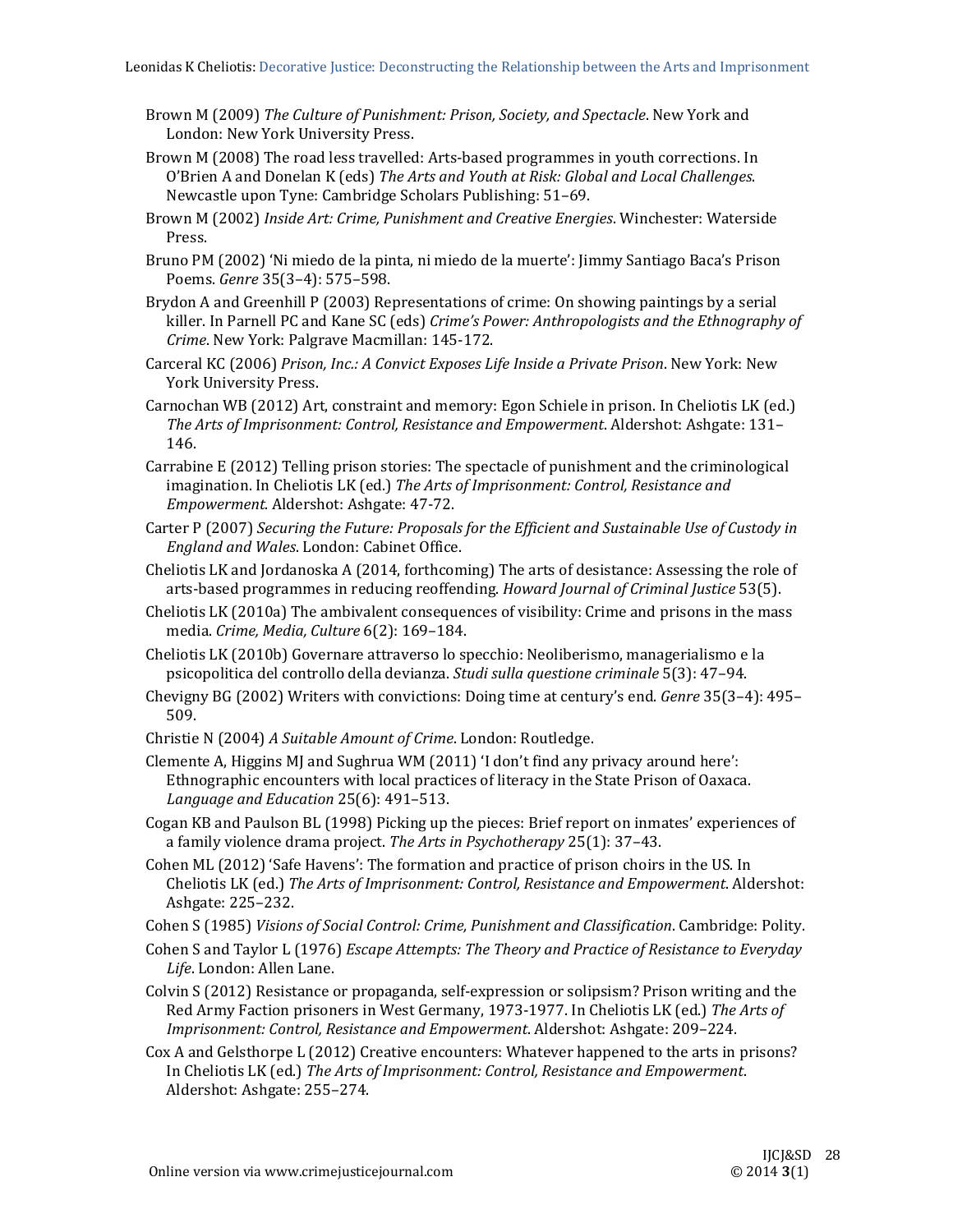- Cox M (ed.) (1992) *Shakespeare Comes to Broadmoor: 'The Actors are Come Hither': The Performance of Tragedy in a Secure Psychiatric Hospital*. London and Philadelphia: Jessica Kingsley Publishers.
- cummings adp (2012) Thug life: Hip hop's curious relationship with criminal justice. In Cheliotis LK (ed.) *The Arts of Imprisonment: Control, Resistance and Empowerment*. Aldershot: Ashgate: 117–130
- Dawkins J (2007) *The Loose Screw: The Shocking Truth about our Prison System*. Clacton on Sea: Apex Publishing.
- Deary M (2010) *Radicalisation: The Life Writings of Political Prisoners*. Abingdon: Routledge.
- Digard L and Liebling A (2012) Harmony behind bars evaluating the therapeutic potential of a prison‐based music programme. In Cheliotis LK (ed.) *The Arts of Imprisonment: Control, Resistance and Empowerment*. Aldershot: Ashgate: 275–300.
- Dizon D (7 June 2011) Gangs of Bilibid: Managing prisons in PH. *ABS-CBN News.com*. Available at http://www.abs‐cbnnews.com/‐depth/06/07/11/gangs‐bilibid‐managing‐prisons‐ph (accessed 7 June 2011).
- Duncan M (1996) *Romantic Outlaws, Beloved Prisons: The Unconscious Meanings of Crime and* Punishment. New York: New York University Press.
- Edwards J (2005) Possibilities and problems for evidence-based practice in music therapy. The *Arts in Psychotherapy* 32(4): 293–301.
- Fahy T (2012) Masculinity, violence, and art in Tennessee Williams' 'Not About Nightingales'. In Cheliotis LK (ed.) *The Arts of Imprisonment: Control, Resistance and Empowerment*. Aldershot: Ashgate: 85–98.
- Fiddler M  $(2012)$  'When the prison no longer stands there': Donovan Wylie's photographic project 'The Maze'. *Prison Service Journal* 199(January): 50-53.
- Fraden R (2001) *Imagining Medea: Rhodessa Jones and Theatre for Incarcerated Women*. Chapel Hill and London: The University of North Carolina Press.
- Gauntlett S (2012) 'The haircut's on the house': Rebetika songs and Greek prisons. In Cheliotis LK (ed.) *The Arts of Imprisonment: Control, Resistance and Empowerment*. Aldershot: Ashgate: 147–164.
- Geltner, G. (2008a) *The Medieval Prison: A Social History*. Princeton and Oxford: Princeton University Press.
- Geltner G (2008b) Coping in medieval prisons. *Continuity and Change* 23(1): 151–172.
- Gilbert S (2005) *Music in the Holocaust: Confronting Life in the Nazi Ghettos and Camps*. Oxford: Clarendon.
- Goifman K (2002) Killing time in the Brazilian slammer. *Ethnography* 3(4): 435–441.
- Gramsci A (1971/2005) *Selections from the Prison Notebooks of Antonio Gramsci* (edited and translated by Quintin Hoare and Geoffrey Nowell Smith). New York: International Publishers.
- Grant D and Crossan  $[M(2012)$  Freedom to fail: The unintended consequences of a prison drama. *Performance Research* 17(1): 97–100.
- Gussak D (2012) Comparing art therapy in prisons to 'arts-in-corrections': Process to product and back again. In Cheliotis LK (ed.) *The Arts of Imprisonment: Control, Resistance and Empowerment*. Aldershot: Ashgate: 243–254.
- Hart J (1996) New Voices in the Nation: Women and the Greek Resistance, 1941-1964. Ithaca and London: Cornell University Press.
- Hartnett SJ (ed.) (2011) *Challenging the Prison‐Industrial Complex: Activism, Arts, and Educational Alternatives*. Urbana: University of Illinois Press.
- Haslam J (2005) *Fitting Sentences: Identity in Nineteenth‐ and Twentieth‐Century Prison Narratives*. Toronto: University of Toronto Press.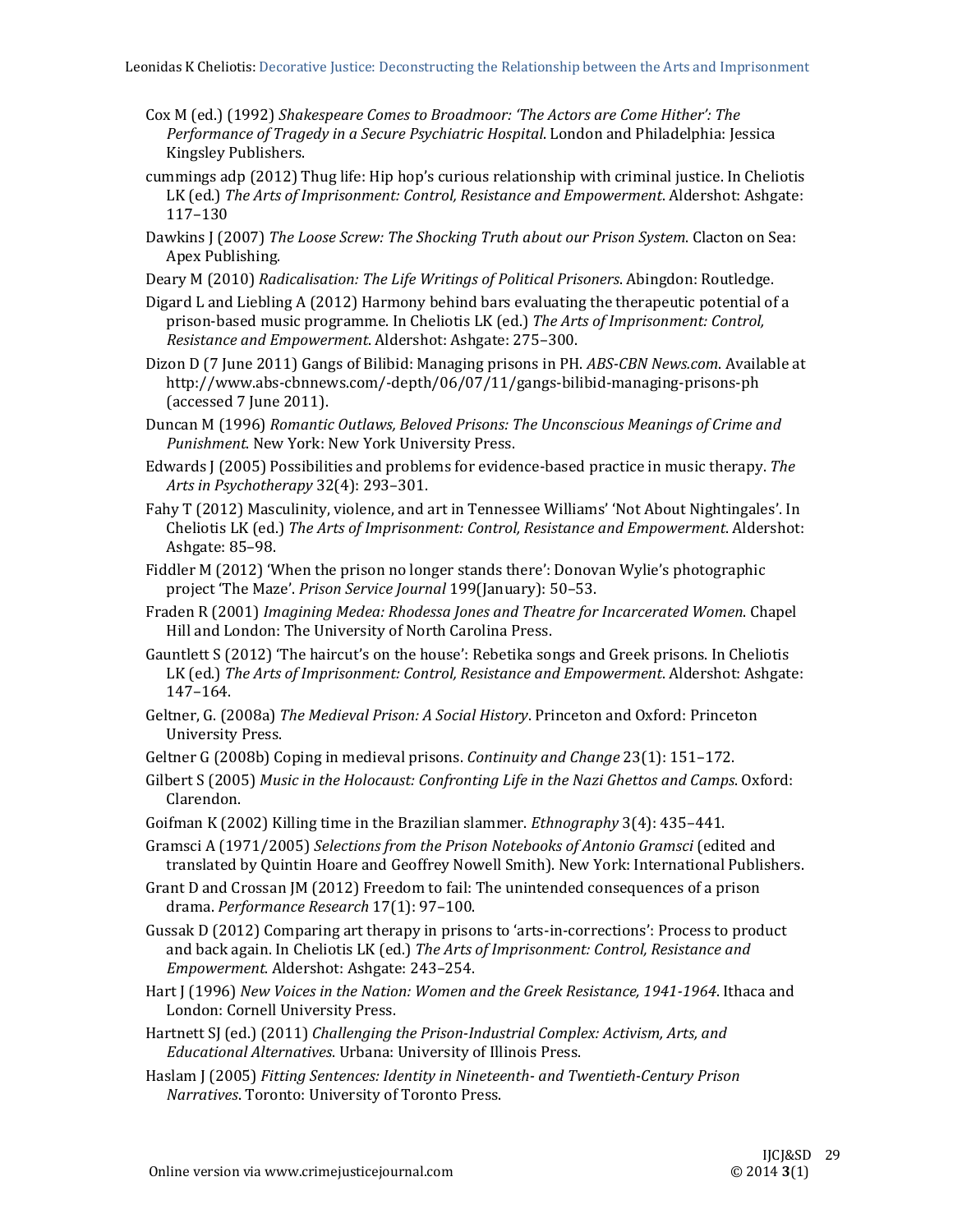- Herzfeld M (1997) *Portrait of a Greek Imagination: An Ethnographic Biography of Andreas Nenedakis.* Chicago and London: The University of Chicago Press.
- Hirsch JS (2000) *Hurricane: The Miraculous Journey of Rubin Carter*. New York: First Mariner Books.
- Huener J and Nicosia FR (eds) (2006) *The Arts in Nazi Germany: Continuity, Conformity, Change*. New York and Oxford: Berghahn Books.
- *Index on Censorship* (2010) *Volume 39, Number 4, Beyond Bars: 50 Years of the Pen Writers in Prison Committee*. London: Sage.
- Jackson B (2009) *Pictures from a Drawer: Prison and the Art of Portraiture*. Philadelphia: Temple University Press.
- Jacobson-Hardy M (2002) Behind the razor wire: A photographic essay. *Ethnography* 3(4): 398– 415.
- James E (2003) *A Life Inside: A Prisoner's Notebook*. London: Atlantic Books.
- Jewkes Y (2012) Aesthetics and an-aesthetics: The architecture of incarceration. In Cheliotis LK (ed.) *The Arts of Imprisonment: Control, Resistance and Empowerment*. Aldershot: Ashgate: 25–44.
- Johnson DK and Schmitz L (2008) Johnny Cash, prison reform and capital punishment. In Huss J and Werther D (eds) *Johnny Cash and Philosophy: The Burning Ring of Truth*. Peru, Illinois: Carus Publishing: 153-168.
- Johnson MD (2009) Prison/culture: An illustrated introduction. In Bliss SE, Chen KB, Dickison S, Johnson MD and Rodriquez R (eds) *Prison Culture*. San Francisco: City Lights Foundation: 10– 15.
- Johnson R (2012) Art and autonomy: Prison writers under siege. In Cheliotis LK (ed.) *The Arts of Imprisonment: Control, Resistance and Empowerment*. Aldershot: Ashgate: 165–186.
- Johnston H (2012) Porridge: 'A Night In'. Prison Service Journal 199(January): 10-12.
- Kearon  $T(2012)$  Alternative representations of the prison and imprisonment: Comparing dominant narratives in the news media and in popular fictional texts. *Prison Service Journal* 199(January): 4–9.
- Kemal O (2010) In Jail with Nazim Hikmet. London: Saqi.
- Kenna ME (2008) Conformity and subversion: Handwritten newspapers from an exiles' commune, 1938–1943. *Journal of Modern Greek Studies* 26(1): 115–157.
- Kleinert S (2002) Passage through prison: Reframing Aboriginal art. *Genre* 35(3–4): 537–561.
- Kuziakina N (2004) *Theatre in the Solovki Prison Camp*. London and New York: Routledge.
- Lacey N (2008) *Women, Crime, and Character: From Moll Flanders to Tess of the D'Urbervilles*. Oxford: Oxford University Press.
- Lawston JM. and Lucas AE (eds) (2011) *Razor Wire Women: Prisoners, Activists, Scholars, and* Artists. Albany: State University of New York Press.
- Levy T (2011) *A Turnkey or Not? The Autobiography of Tony Levy*. Clacton on Sea: Apex Publishing.
- Liebmann M (ed.) (2008) *Art Therapy and Anger*. London and Philadelphia: Jessica Kingsley Publishers.
- Malik  $J(2006)$  Letters, prison sketches and autobiographical literature: The case of Fadl-e Haqq Khairabadi in the Andaman Penal Colony. *Indian Economic & Social History Review* 43(1): 77-100.
- Mandela NR (1994) *Long Walk to Freedom: The Autobiography of Nelson Mandela*. Boston: Little, Brown.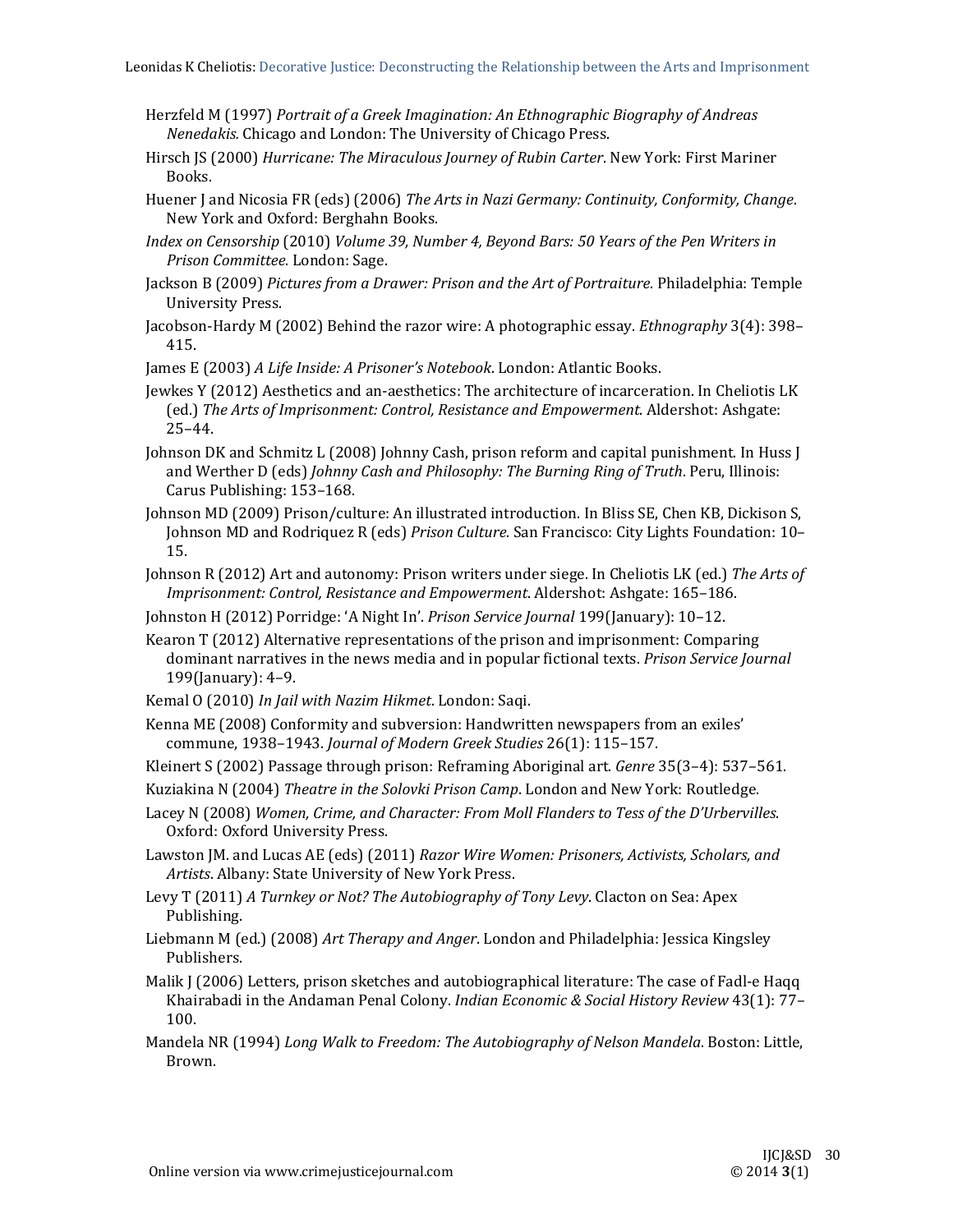- *Manila Bulletin* (3 September 2010) CHR looks into dancing inmates. Available at http://www.mb.com.ph/articles/275300/chr-looks-dancing-inmates (accessed 10 September 2010).
- Mapanje  $\int$  (2010) Creative incarceration and strategies for surviving freedom. In McCarthy M (ed.) *Incarceration and Human Rights: The Oxford Amnesty Lectures 2007*. Manchester and New York: Manchester University Press: 127-144.

Mapanje J (1993) *The Chattering Wagtails of Mikuyu Prison*. London: Heinemann.

Maruna S and King A (2009) Once a criminal, always a criminal? 'Redeemability' and the psychology of punitive public attitudes. *European Journal of Criminal Policy and Research*  $15(1-2): 7-24.$ 

- Maruna S and King A (2004) Public opinion and community penalties. In Bottoms A, Rex S and Robinson G (eds) *Alternatives to Prison: Options for an Insecure Society*. Cullompton: Willan: 83–112.
- Maxwell B (2002) Jazz in jail: The supplement of the musicians' narratives. *Genre* 35(3–4): 479– 493.

McAvinchey C (2011) *Theatre and Prison*. Basingstoke: Palgrave Macmillan.

- McEvoy K (2001) *Paramilitary Imprisonment in Northern Ireland: Resistance, Management, and Release*. Oxford: Clarendon.
- McMillan A (2003) Creative arts vision for corrections education. Paper presentation at the conference *Unlocking Doors – Rebuilding Lives through Education*, 9–11 November, Queensland, Australia. Available at http://www.acea.org.au/Content/2003%20papers/Paper%20McMillan.pdf (accessed 7

August 2010). 

- Meiners ER  $(2011)$  Building an abolition democracy; or, the fight against public fear, private benefits, and prison expansion. In Hartnett SJ (ed.) *Challenging the Prison‐Industrial Complex: Activism, Arts, and Educational Alternatives*. Urbana: University of Illinois Press: 15–40.
- Miller DQ (2005) *Prose and Cons: Essays on Prison Literature in the United States*. North Carolina: McFarland.
- Miron J (2011) *Prisons, Asylums, and the Public: Institutional Visiting in the Nineteenth Century*. Toronto: University of Toronto Press.
- Moller L  $(2004)$  Prison within a prison: A Burkean analysis of the Sing Sing stage production of 'Slam'. *Journal of Criminal Justice and Popular Culture* 10(3): 181–198.
- Moreno JJ (2006) Orpheus in hell: Music in the holocaust. In Brown S and Volgsten U (eds) *Music and Manipulation: On the Social Uses and Social Control of Music*. New York: Berghahn Books: 264–286.
- Morris N (2002) *Maconochie's Gentlemen: The Story of Norfolk Island and the Roots of Modern Prison Reform*. Oxford: Oxford University Press.
- Nagourney A (2011) A Safety valve for inmates, the arts, fades in California. *The New York Times*, 30 June.
- Nashir E (2008) *Palestinian Political Prisoners: Identity and Community*. Abingdon: Routledge.
- Nellis M (2012) Prose and cons: Autobiographical writing by British prisoners. In Cheliotis LK (ed.) *The Arts of Imprisonment: Control, Resistance and Empowerment*. Aldershot: Ashgate: 187–208.
- Novek M (2005) 'Heaven, hell, and here': Understanding the impact of incarceration through a prison newspaper. *Critical Studies in Media Communication* 22(4): 281–301.
- O'Brien P (1998) The prison on the continent: Europe, 1865–1965. In Morris N and Rothman DJ (eds) *The Oxford History of the Prison: The Practice of Punishment in Western Society*. New York and Oxford: Oxford University Press: 178-201.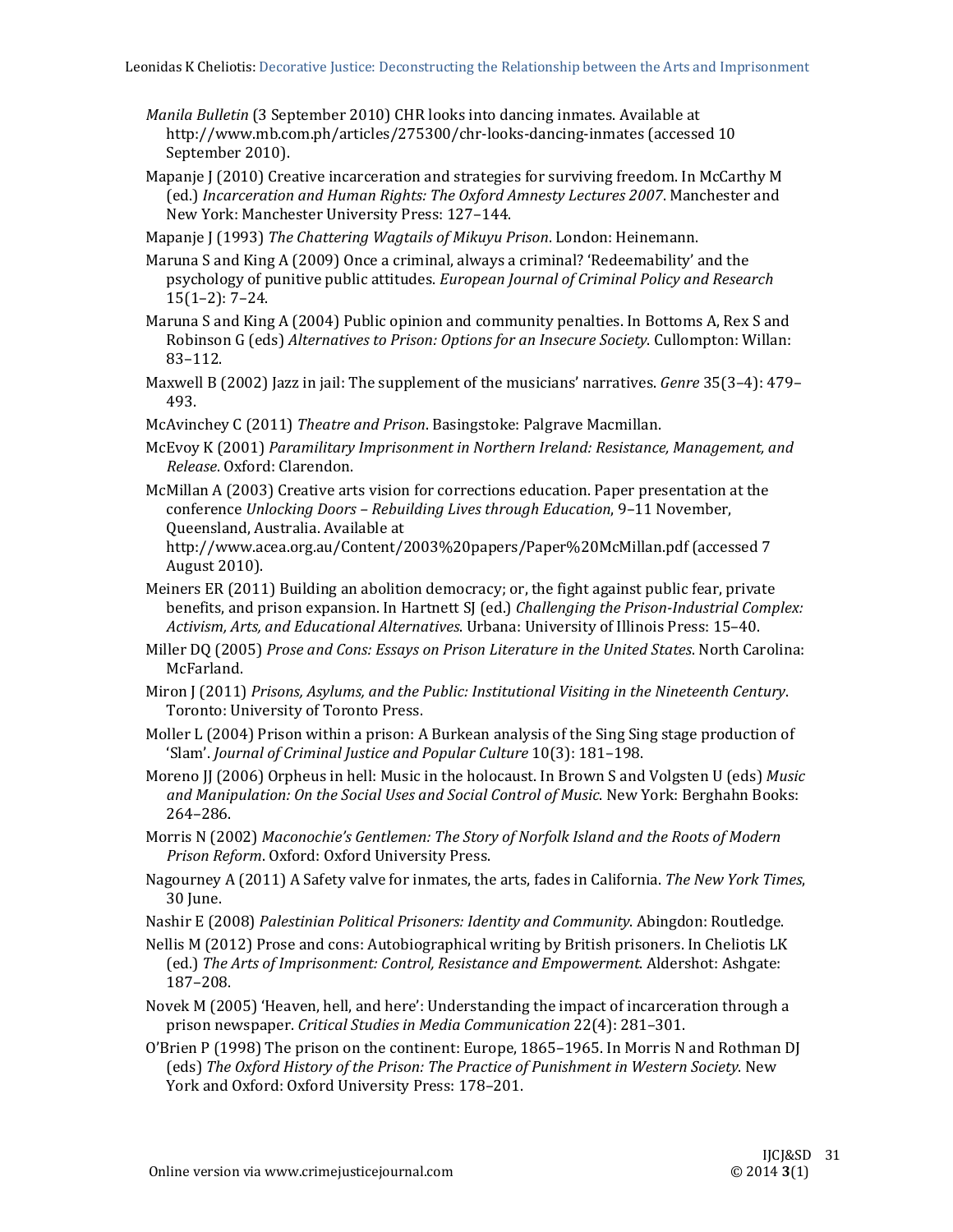- Palidofsky M (2010) What music does. Roundtable presentation at *Arts in Prisons: Their Impact and Potential: A Conference for Practitioners and Researchers*, 12–14 February, University of Edinburgh, Scotland.
- Peschel L (forthcoming) *Performing Captivity, Performing Escape: Cabarets and Plays from the Terezin/Theresienstadt Ghetto*. Chicago: The University of Chicago Press.
- Petropoulos  $\int$  (1996) *Art as Politics in the Third Reich.* Chapel Hill and London: The University of North Carolina Press.
- Podmore J (2012) *Out of Sight, Out of Mind: Why Britain's Prisons Are Failing. London: Biteback* Publishing.
- Popescu L and Seymour‐Jones C (eds) (2007) *Writers under Siege: Voices of Freedom from Around the World*. New York: New York University Press.
- Ramsbotham D (2003) *Prisongate: The Shocking State of Britain's Prisons and the Need for Visionary Change*. London: Free Press.
- Riches  $C(1994)$  The hidden therapy of a prison art education programme. In Liebmann M (ed.) *Art Therapy with Offenders*. London and Philadelphia: Jessica Kingsley Publishers: 77–101.
- Rodríguez D (2002) Against the discipline of 'prison writing': Toward a theoretical conception of contemporary radical prison praxis. *Genre* 35(3-4): 407-428.
- Rogers H (2012) Singing at Yarmouth Gaol: Christian instruction and inmate culture in the nineteenth century. *Prison Service Journal* 199(January): 35–43.
- Rothman DJ (1980) *Conscience and Convenience: The Asylum and its Alternatives in Progressive America*. Boston: Little, Brown.
- Rowe A (2012) Sexuality, criminality and the women's prison: Pat Arrowsmith's 'Somewhere Like This'. *Prison Service Journal* 199(January): 32-34.
- Ruggiero V (2012) Victor Hugo and Octave Mirbeau: A sociological analysis of imprisonment in fiction. In Cheliotis LK (ed.) *The Arts of Imprisonment: Control, Resistance and Empowerment*. Aldershot: Ashgate: 71-84.
- Rymhs D (2002) Discursive delinquency in Leonard Peltier's Prison Writings. *Genre* 35(3-4): 563–574.
- Sartre J-P (1952/1963) Saint Genet, Actor and Martyr. New York: Pantheon Books.
- Scheffler J (ed.) (2003) *Wall Tappings: An International Anthology of Women's Prison Writings* 200 to the Present. New York: The Feminist Press at the City University of New York.
- Schlossman M. and Berger A (1997) *Inside Eye: Wandsworth Prison as Seen Through the Prisoners' Eyes*. London: Art Books International.
- Scott JC (1990) *Domination and the Arts of Resistance: Hidden Transcripts*. New Haven: Yale University Press.
- Scott‐Douglass A (2007) *Shakespeare Inside: The Bard Behind Bars*. London: Continuum.
- Shailor J (ed.) (2011) *Performing New Lives: Prison Theatre*. London and Philadelphia: Jessica Kingsley Publishers.
- Silber L (2005) Bars behind bars: The impact of a women's prison choir on social harmony. *Music Education Research* 7(2): 251–271.
- Smith C (2009) The Prison and the American Imagination. New Haven and London: Yale University Press.
- Smith P (2008) *Punishment and Culture*. Chicago and London: The University of Chicago Press.
- Spotts F (2009) *Hitler and the Power of Aesthetics*. Woodstock and New York: The Overlook Press.
- Stafford Smith C (2008) Welcome to 'The Disco'. The Guardian, 19 June.
- Steinberg A (2010) *Running the Books: The Adventures of an Accidental Prison Librarian*. New York: Anchor Books.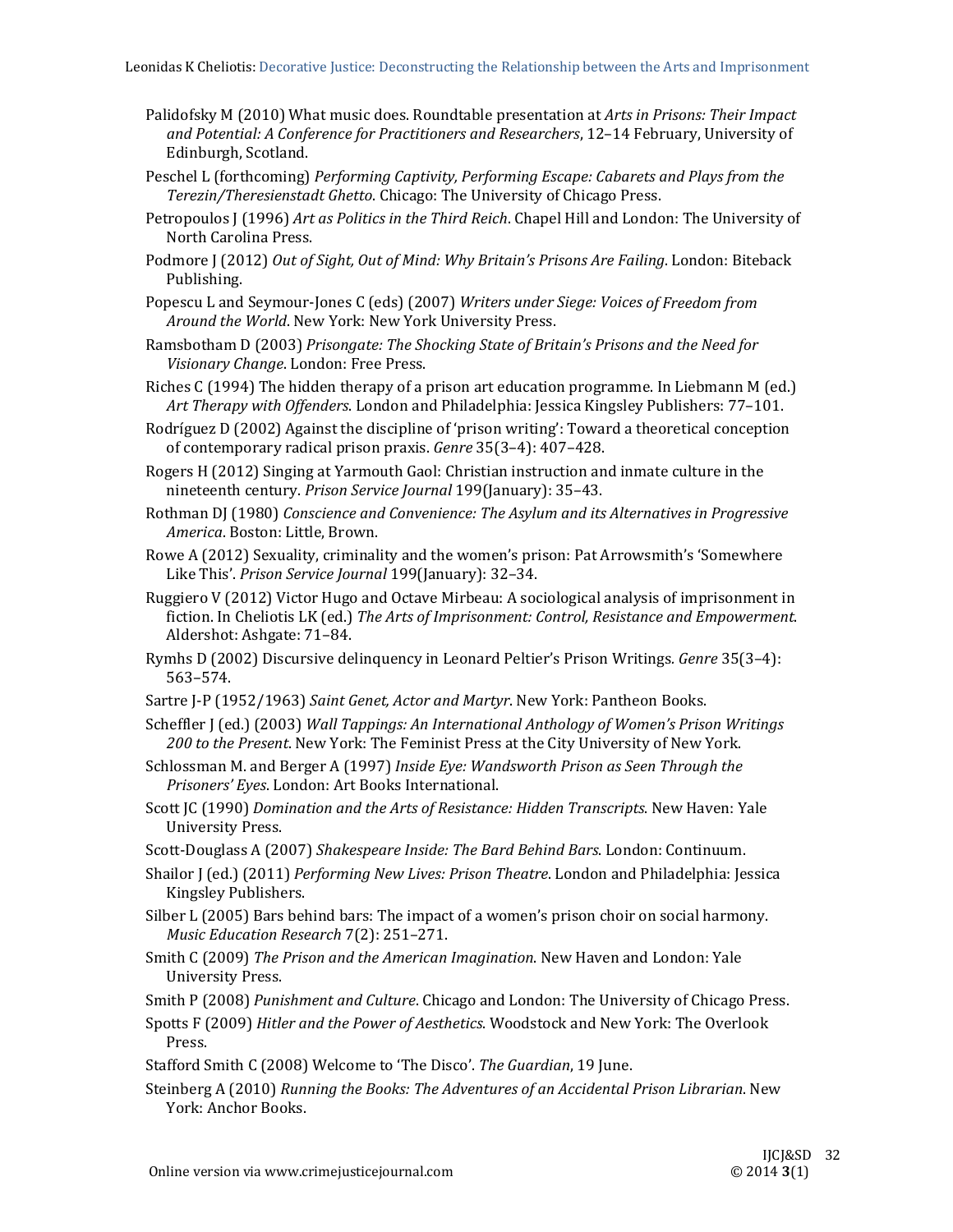- Stonor Saunders F (1999) *Who Paid the Piper? The CIA and the Cultural Cold War*. London: Granta Books.
- Strathern M (1990) Out of context: The persuasive fictions of anthropology. In Manganaro M (ed.) *Modernist Anthropology: From Fieldwork to Text*. Princeton: Princeton University Press: 80–122.
- Sweeney M (2010) *Reading is my Window: Books and the Art of Reading in Women's Prisons*. Chapel Hill: The University of North Carolina Press.
- Sweeney M (2002) Provocations and possibilities: Rethinking prisoners' discourse. *Genre* 35(3– 4): 393–405.
- Szekely G (1982) Art education in correctional settings. *Studies in Art Education* 24(1): 33–42.
- Tannenbaum J (2000) *Disguised as a Poem: My Years Teaching Poetry at San Quentin*. Boston: Northeastern University Press.
- Tannenbaum J and Jackson S (2010) *By Heart: Poetry, Prison, and Two Lives*. Oakland: New Village Press.
- Teasdale C (1999) Developing principles and policies for arts therapists working in United Kingdom prisons. *The Arts in Psychotherapy* 26(4): 265–270.
- Tessler E (2010) Sites of resistance: Death row homepages and the politics of compassion. In Cheliotis LK (ed.) *Roots, Rites and Sites of Resistance: The Banality of Good*. Basingstoke: Palgrave Macmillan: 125-150.
- Thompson J (2003) Doubtful principles in arts in prisons. In Williams RM-C (ed.) *Teaching the Arts behind Bars*. Boston: Northeastern University Press: 40–61.
- Thompson R (2011) *Screwed: The Truth about Life as a Prison Officer*. London: Headline Publishing.
- Tocci L (2007) *The Proscenium Cage: Critical Case Studies in US Prison Theatre Programmes*. New York: Cambria Press.
- Tunnell KD and Hamm MS (2009) Singing across the scars of wrong: Johnny Cash and his struggle for social justice. Crime, Media, Culture 5(3): 268-284.
- Uggen C, Wakefield S and Western B (2005) Work and family perspectives on re-entry. In Travis J and Visher C (eds) *Prisoner Reentry and Crime in America*. Cambridge: Cambridge University Press: 209–243.
- Van Dijk V (2008) *The World of Crime: Breaking the Silence on Problems of Security, Justice, and Development Across the World*. Los Angeles: Sage.
- Van Steen G (2011) *Theatre of the Condemned: Classical Tragedy on Greek Prison Islands*. Oxford: Oxford University Press.
- Van Steen G (2005) Forgotten theatre, theatre of the forgotten: Classical tragedy on modern Greek prison islands. *Journal of Modern Greek Studies* 23(2): 335–395.
- Vasseur V (2000) *Médecin-Chef À La Prison De La Santé*. Paris: Le Cherche Midi Editeur.
- Wacquant L (2013) Symbolic power and group-making: On Pierre Bourdieu's reframing of class. *Journal of Classical Sociology* 13(2): 274‐291.
- Wacquant L  $(1992)$  Making class: The middle class(es) in social theory and social structure. In McNall SG, Levine R and Fantasia R (eds) *Bringing Class Back In*. Boulder: Westview Press: 39‐64.
- Walby K and Piché  $\int$  (2011) The polysemy of punishment memorialisation: Dark tourism and Ontario's penal history museums. *Punishment & Society* 13(4): 451-472.
- Walmsley R (2009) World Prison Population List, 8th edn. King's College, London: International Centre for Prison Studies. Available at

http://www.kcl.ac.uk/depsta/law/research/icps/downloads/wppl-8th\_41.pdf (accessed 1 June 2010).